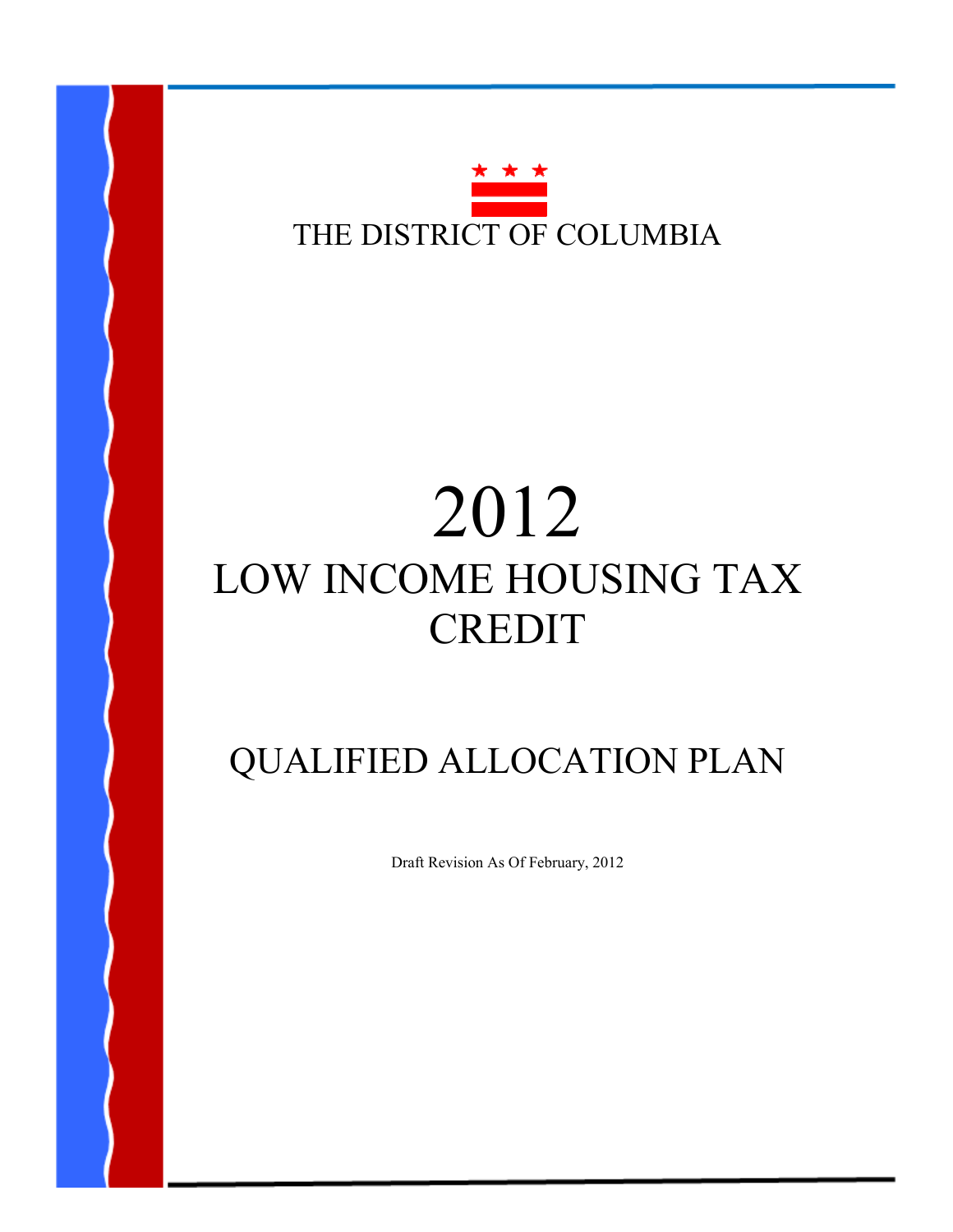# **Table of Contents**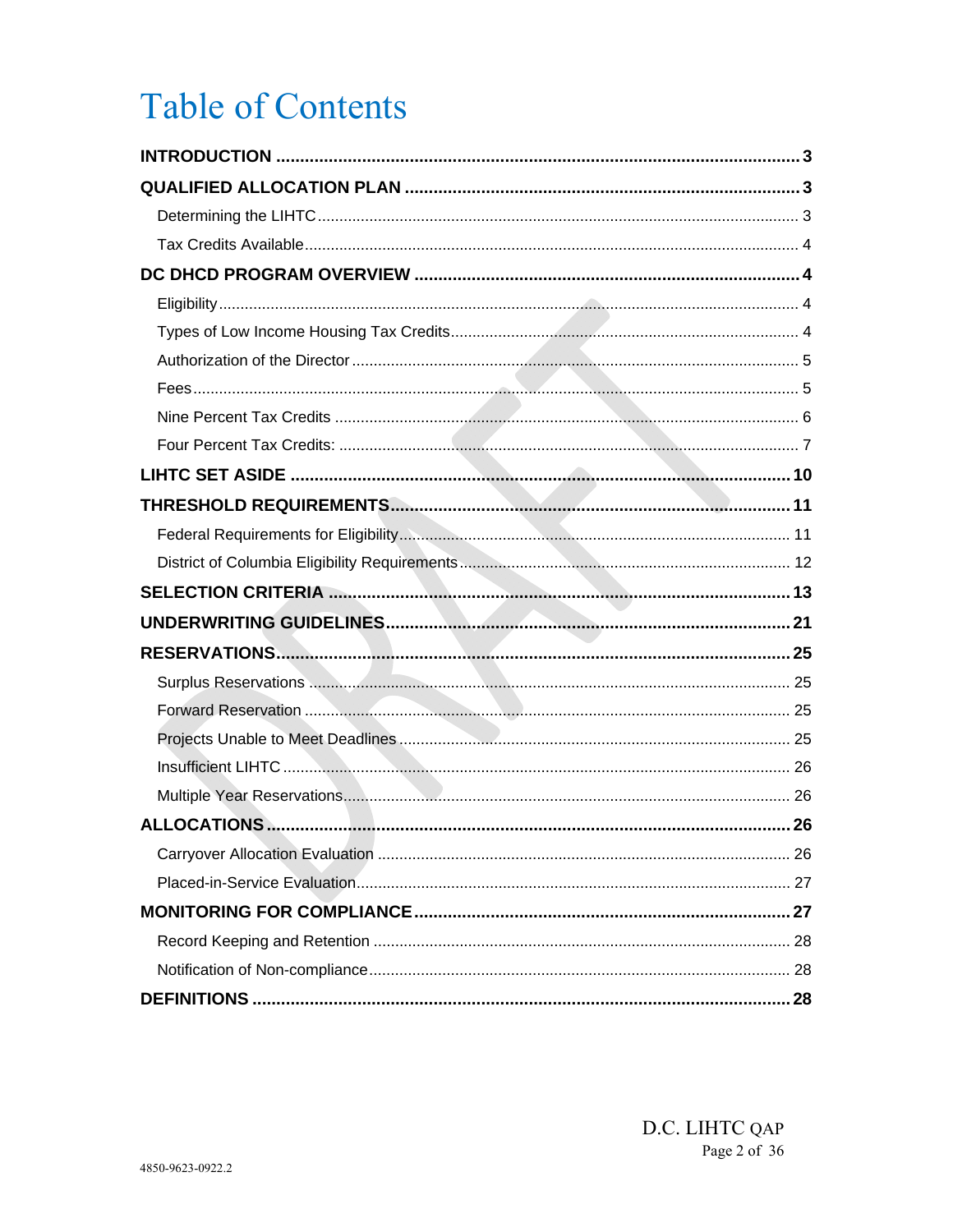# INTRODUCTION

The Tax Reform Act of 1986 established the Federal Low Income Housing Tax Credit ("LIHTC") Program. The LIHTC Program was subsequently made permanent by the Revenue Reconciliation Act of 1993 as further amended by The Community Renewal Tax Relief Act of 2000. The LIHTC Program was created to encourage the private sector to invest in the construction and rehabilitation of housing for low and moderate-income individuals and families. Project owner/investors can claim the LIHTC on their Federal income tax return each year for a period of ten years. However, Projects generally must meet certain requirements for low-income use for thirty years. The Mayor delegated the authority and assigned the responsibility of administering the LIHTC Program to the District of Columbia Department of Housing and Community Development ("DHCD" or the "Department") in Mayor's Order 87-72.

# **QUALIFIED ALLOCATION PLAN**

Federal law requires The District of Columbia ("District") to adopt a plan to allocate the LIHTC to Projects based on federally mandated requirements and priority needs determined by the District. The District's Low Income Housing Tax Credit Qualified Allocation Plan ("QAP") is intended to ensure the selection of only those Projects that comply with Federal law and address, on a priority basis, the housing needs of the **District** 

These allocation procedures govern the award of the District's LIHTC and apply to residential rental housing financed in conjunction with: (1) private lenders; (2) taxable bonds; and (3) local or Federal loan programs. These procedures automatically renew themselves annually, unless amended or replaced.

# Determining the LIHTC

The Tax Credits are generally provided to Project owners in equal annual installments over a 10-year period. The Tax Credits may not exceed the applicable percentage of the qualified basis of each low income building in the Project as defined in Section 42(d) of the IRC. New construction and rehabilitation Projects are eligible for a fixed Tax Credit of not less than nine percent (9%) if placed in service after July 30, 2008 and before December 31, 2013, or seventy percent (70%) of the present value. Projects financed with tax exempt bonds under Section 103 of the IRC or involving the acquisition of existing buildings (when combined with eligible rehabilitation) are eligible for the thirty percent (30%) present value Tax Credit. Projects located in Qualified Census Tracts are eligible for a boost to their eligible basis of up to thirty percent (30%) as needed to guarantee the financial feasibility of the Project.

A reservation of Tax Credits is made after an initial review of the development budget sources and uses statement to determine the feasibility of the Project by DHCD and is conditioned upon the development's sponsor meeting certain requirements, described in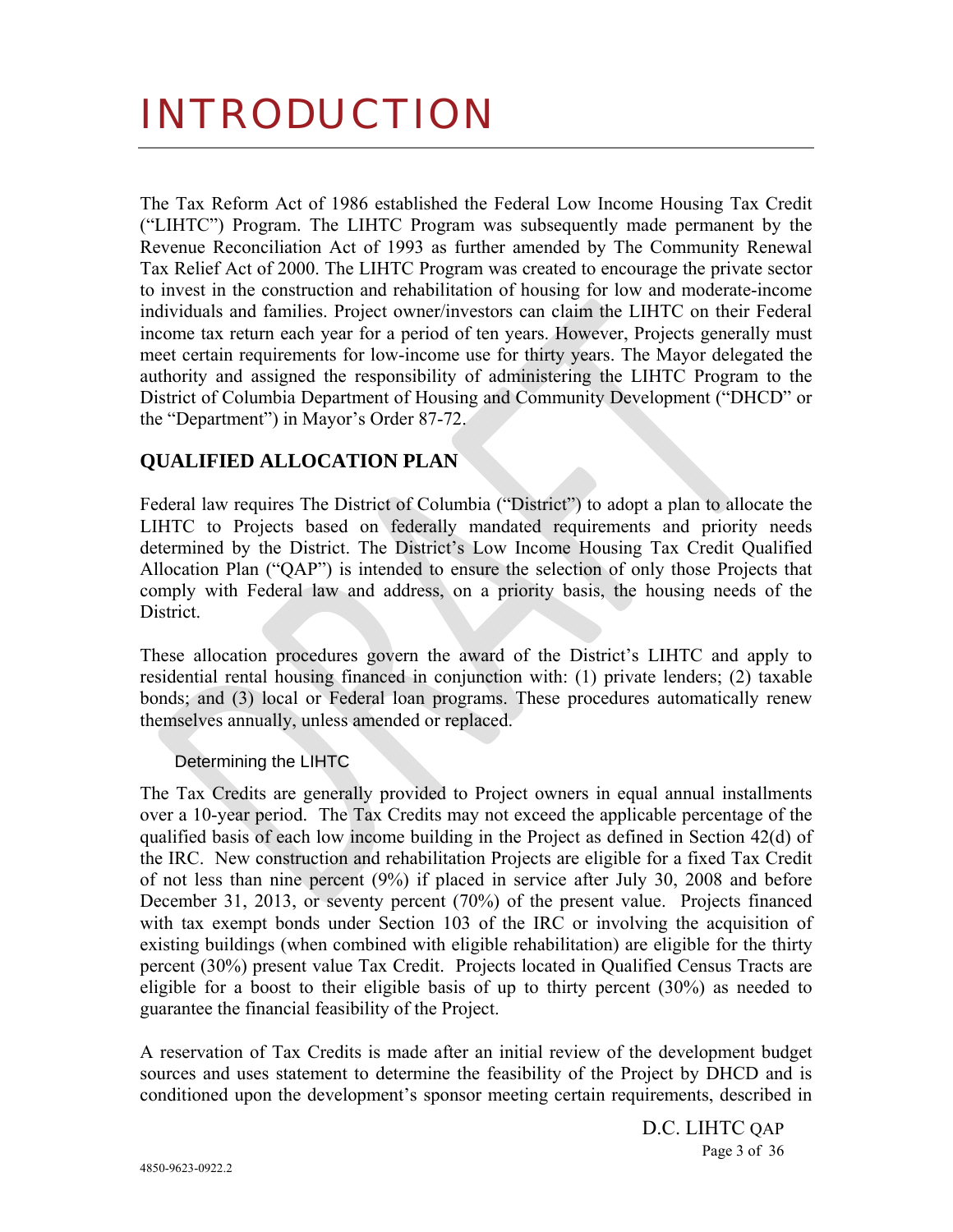this QAP. Those applicants satisfying the requirements will be given an allocation of Tax Credits. If the development is placed in service in the year of allocation, it qualifies for a **regular allocation** and IRS Form 8609 will be issued on or before December 31. If the development is not placed in service in the year of allocation, the Sponsor/Developer can request a **carryover allocation** (see Carryover Allocation Application section below). Upon this request, DHCD will review the development budget for continued feasibility to reflect any changes in the development's cost and/or financial structure, prior to DHCD granting a Carryover Allocation.

After a building has been placed in service (i.e., the building rehabilitation is substantially complete and/or Certificates of Occupancy are received), the Sponsor/Developer will request IRS Form(s) 8609 to begin claiming the Tax Credit on its federal tax return. A final analysis will be performed at the time of placement in service to determine the final Tax Credit amount. The final Tax Credit amount is the lesser of the Tax Credits necessary to make the development feasible or the amount of the earlier Carryover Allocation.

# Tax Credits Available

The amount of Tax Credits available for the District to allocate in each calendar year reflects the sum of the amounts allowed as the State Tax Credit Ceiling under IRC Section  $42(h)(3)(C)$ . This amount may be increased by returned Tax Credits from prior years, Tax Credits allocated to the District from the national Tax Credit pool, or by new legislation increasing the amount of Tax Credits distributed to each state. Any unallocated or recovered Tax Credits or a combination of both may be awarded as part of the current year cycle(s) of awards for Tax Credits, or may be carried over to the next year's cycle(s) of awards at the discretion of the DHCD.

# **DC DHCD PROGRAM OVERVIEW**

# **Eligibility**

Experienced for-profit and non-profit Sponsor/Developers that are in good standing with the District are eligible to apply for a reservation of LIHTC to fund residential rental property located in the District, which is affordable to households earning less than sixty percent (60%) of the area median income (AMI).

# Types of Low Income Housing Tax Credits

There are two types of LIHTCs: nine percent (9%) Tax Credits from the District's Per-Capita Credit Ceiling; and an automatic four percent (4%) present-value Tax Credits issued to qualifying Projects financed with tax-exempt bonds.

**9% Tax Credit:** The 9 percent per-capita LIHTC is competitively awarded to eligible Projects based on the selection criteria set forth in this QAP. The Tax Credit is determined on a ten (10) year present value calculation of seventy percent (70%) of the qualified basis of the Project. Projects must include either new construction or substantial rehabilitation totaling the greater of six thousand dollars (\$6,000) per unit or twenty percent  $(20\%)$  of the adjusted basis of the building(s).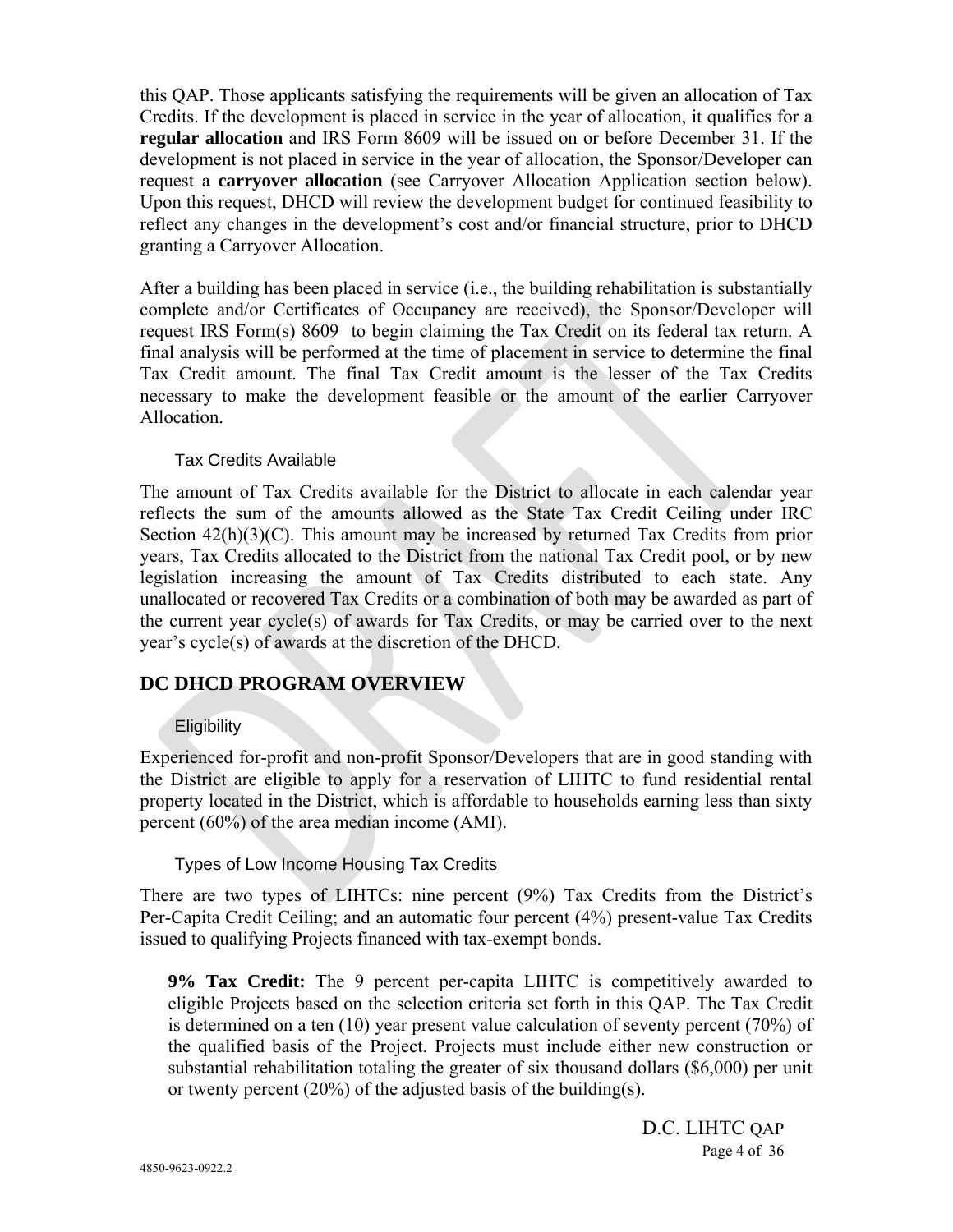**4% Tax Credit:** Projects financed with certain tax-exempt bonds may be eligible to receive a four percent (4%) present-value LIHTC without regard to the District's Per-Capita Credit ceiling. Although tax-exempt bond financed Projects need not compete for an allocation through the competitive process, they shall be evaluated against the threshold criteria established in this QAP. Further, they must comply with the monitoring procedures contained in the DHCD's Low Income Housing Tax Credit Program Compliance Manual (CM), which is incorporated by reference herein.

# Authorization of the Director

This QAP contains the general dates for application, carryover and monitoring. However, the Director of DHCD may set deadlines for applications and apply penalties as appropriate. The Director may also substitute Tax Credits when a development is delayed.

# Fees

The following fees are assessed to a Project: 1) Issuance Cost, which includes application, reservation, and allocation fees and 2) Compliance Cost, which includes all compliance, monitoring and inspection fees. Full and timely payment of all fees is a determinate of every allocation. All issuance costs are non-refundable.

| Application Fee (Nonprofit)                                                                          | \$500.00                                                     | 9% |
|------------------------------------------------------------------------------------------------------|--------------------------------------------------------------|----|
| Application Fee (For Profit)                                                                         | \$750.00                                                     | 9% |
| Reservation Fee: Assessed at the time a reservation                                                  | 50% of 1% of the total 10 year<br>allocation for the Project | 9% |
| is given to a Sponsor/Developer. The amount is due<br>in full when the Sponsor/Developer accepts the |                                                              |    |
| reservation. No reservation will be valid if not                                                     |                                                              |    |
| accompanied by the reservation fee.                                                                  |                                                              |    |
| Allocation Fee on per capita Projects: Assessed at                                                   | 50% of 1 percent of the value of the                         | 9% |
| the time DHCD issues the carryover allocation.                                                       | total 10 year allocation for the                             |    |
|                                                                                                      | Project.                                                     |    |
| Allocation fee for tax exempt bond funded Projects.                                                  | 40% of 1% of the total 10 year                               | 4% |
|                                                                                                      | allocation (60% of 1% is paid to                             |    |
|                                                                                                      | DCHFA) in two installments: 15%                              |    |
|                                                                                                      | of 1% at application and the                                 |    |
|                                                                                                      | remaining 25% when DHCD issues                               |    |
|                                                                                                      | the IRS 8609.                                                |    |
| Compliance Monitoring Fee - all Projects that<br>received an IRS Form 8609. The fee will be          | \$35 per unit/ year                                          |    |
| assessed each year on February 15 and shall be due                                                   |                                                              |    |
| on April 16. The first year's "compliance fee" is                                                    |                                                              |    |
| due with the application for the issuance of the IRS                                                 |                                                              |    |
| Form 8609 for the Project.                                                                           |                                                              |    |
| Re-inspection Fee: Projects failing an inspection                                                    | \$35/ unit                                                   |    |
| that are issued an IRS Form 8823 are required to                                                     |                                                              |    |
| have a re-inspection.                                                                                |                                                              |    |
| Extension Fee – Sponsors/Developers unable to                                                        | A late charge of \$500 per day will                          |    |
| meet the deadline for a carryover allocation                                                         | be assessed for each calendar day                            |    |
| application may request an extension and pay a fee                                                   | past the due date that the carryover                         |    |
| at the time the request is submitted.                                                                | allocation application is not returned                       |    |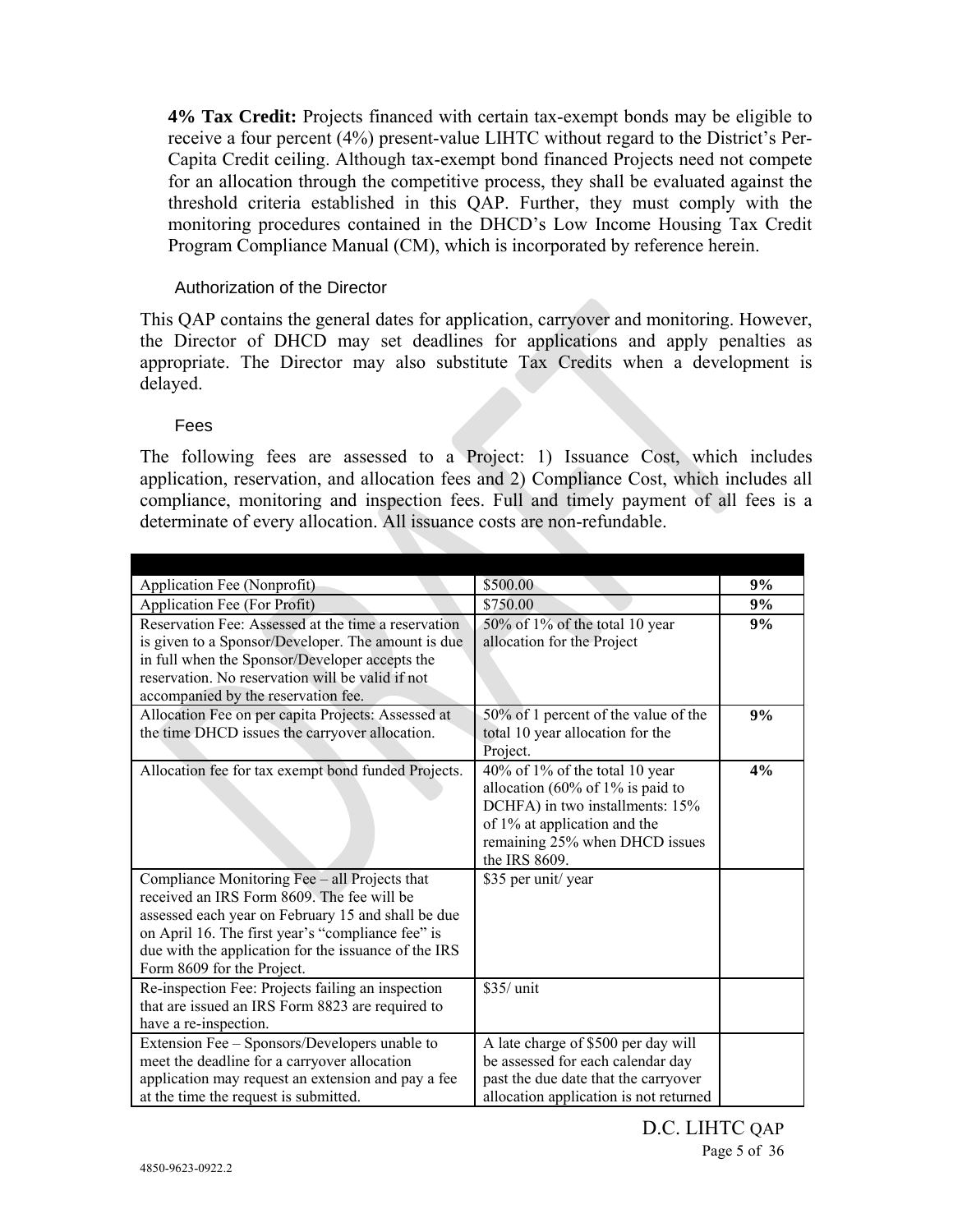|                                                                                                                                                                           | to DHCD                                                                          |  |
|---------------------------------------------------------------------------------------------------------------------------------------------------------------------------|----------------------------------------------------------------------------------|--|
| Allocation Modification Fee – Sponsor/Developers<br>requesting modifications to the IRS Form 8609<br>where the modification is not the result of<br>administrative error. | \$1,000                                                                          |  |
| 10% test submission late fee                                                                                                                                              | \$1,000 per Project for each month<br>which an extension of time is<br>requested |  |

# Nine Percent Tax Credits

Applications will be accepted and reviewed as part of DHCD's competitive process. DHCD will provide public notice concerning the schedule of the competitive round(s) for the reservation of LIHTC. The Notice will provide application deadline dates. DHCD will announce competition results within sixty (60) days of the application deadline dates. Additional information is available at DHCD's website: www.dhcd.dc.gov or you can call (202) 442-7800.

# **Deadline:**

Application information will be posted on the DHCD website (www.dhcd.dc.gov). Please direct your application packets to:

DC Department of Housing and Community Development 1800 Martin Luther King Jr. Avenue, SE Washington, DC 20020 ATTN: Low Income Housing Tax Credit Program

# **Mandatory Application Items**

| DHCD Form 202                                                               | Application form                                         |  |
|-----------------------------------------------------------------------------|----------------------------------------------------------|--|
| Complete with appropriate attachments<br><b>Application Checklist</b><br>2. |                                                          |  |
| Application Fee                                                             | For-Profit: \$750; Nonprofit: \$500                      |  |
| $GB-1$<br>4.                                                                | Intended Method of Satisfying Green Communities Criteria |  |
| $GB-2$                                                                      | Green Development Plan                                   |  |

# **Process**

After applications have been submitted, DHCD will review, rate and rank the applications using the selection criteria list in Section 5 of this QAP. Within seven (7) days, DHCD will announce the list of Applications and begin the general public comment period, which will last one (1) week. This will be followed by the Presentations from Applicants to the Independent Review panel for two (2) weeks. Final selection will be announced after the period of Presentations to the Review Panel.

Reservation letters will be mailed within one (1) month after selections have been announced. Included in the reservation letter will be an acceptance certification that must be executed by the developer and returned to DHCD to reflect the acceptance of the reservation. No reservation will be valid if not accompanied by the reservation fee.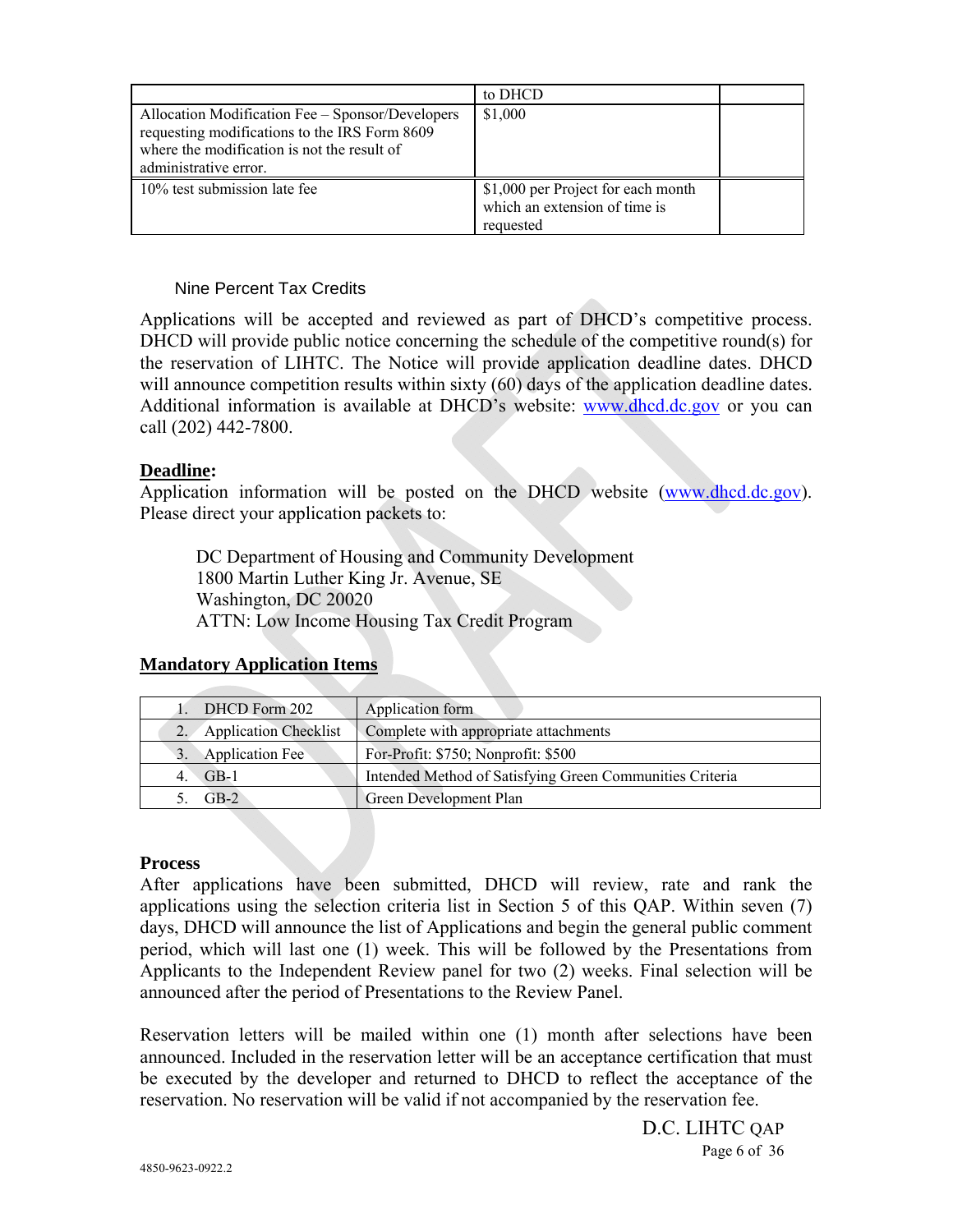| <b>Due</b>       | <b>Description</b>                                                                                                                                                                             |  |  |  |
|------------------|------------------------------------------------------------------------------------------------------------------------------------------------------------------------------------------------|--|--|--|
| March 30         | Applications posted to DHCD website                                                                                                                                                            |  |  |  |
| June 1           | Deadline for Application, Market Study (due with Application) & Application Fee                                                                                                                |  |  |  |
| June 8           | Post list of Applications for Public Comments                                                                                                                                                  |  |  |  |
| June 15          | Close Public Comment Period                                                                                                                                                                    |  |  |  |
| June 29          | Initial Project Selection Review ends / Begin Independent Review Panel<br>Presentations                                                                                                        |  |  |  |
| July $13$        | End Independent Review Panel Presentations                                                                                                                                                     |  |  |  |
| August 1         | <b>Announce Selected Applications</b>                                                                                                                                                          |  |  |  |
| August 17        | DHCD mails selection letters                                                                                                                                                                   |  |  |  |
| September 28     | (Fully executed) reservation documents, Contract to Enforce Representation<br>(original), Election to Fix Applicable Percentage (if applicants choose to lock in<br>rate) and fees due to DHCD |  |  |  |
| October 26       | Carryover Allocation Application (for 2012 allocations) due to DHCD                                                                                                                            |  |  |  |
| October 31, 2013 | 10% Test Certifications due to DHCD for 2012 allocations                                                                                                                                       |  |  |  |

#### **9% Competitive Credit Reservation Application Schedule for 2011 Credits**

Four Percent Tax Credits:

If fifty percent (50%) or more of the development and acquisition costs are financed with the proceeds of DC Housing Finance Agency-issued tax-exempt bonds, Sponsor/Developers qualify to apply for four percent (4%) LIHTC automatically on the qualified basis of the Project. If less than fifty percent (50%) of costs are financed with the proceeds of tax-exempt bonds, Sponsor/Developers may be eligible to receive LIHTC on the portion of the qualified basis financed with the bonds. Sponsors/Developers with tax-exempt bond financing are not eligible to compete for DHCD's nine percent (9%) per capita LIHTC pool.

# **Deadline**

Applications should be submitted at least one month prior to bond issuance. Application materials should be sent through:

District of Columbia Housing Finance Agency 815 Florida Avenue, NW Washington, DC 2001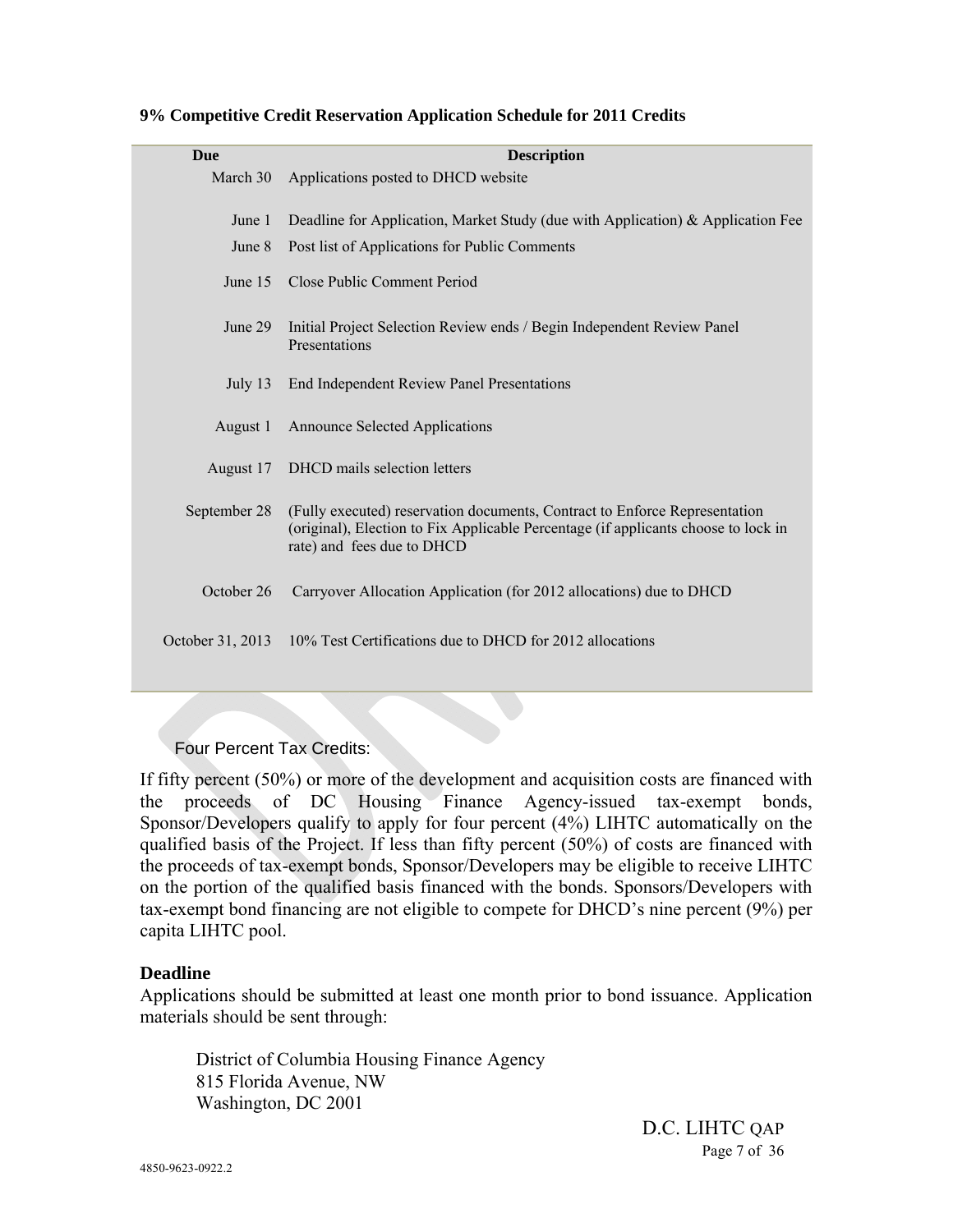Phone: 202- 777- 1600

ATTN: Director, Public Finance

D.C. LIHTC QAP Page 8 of 36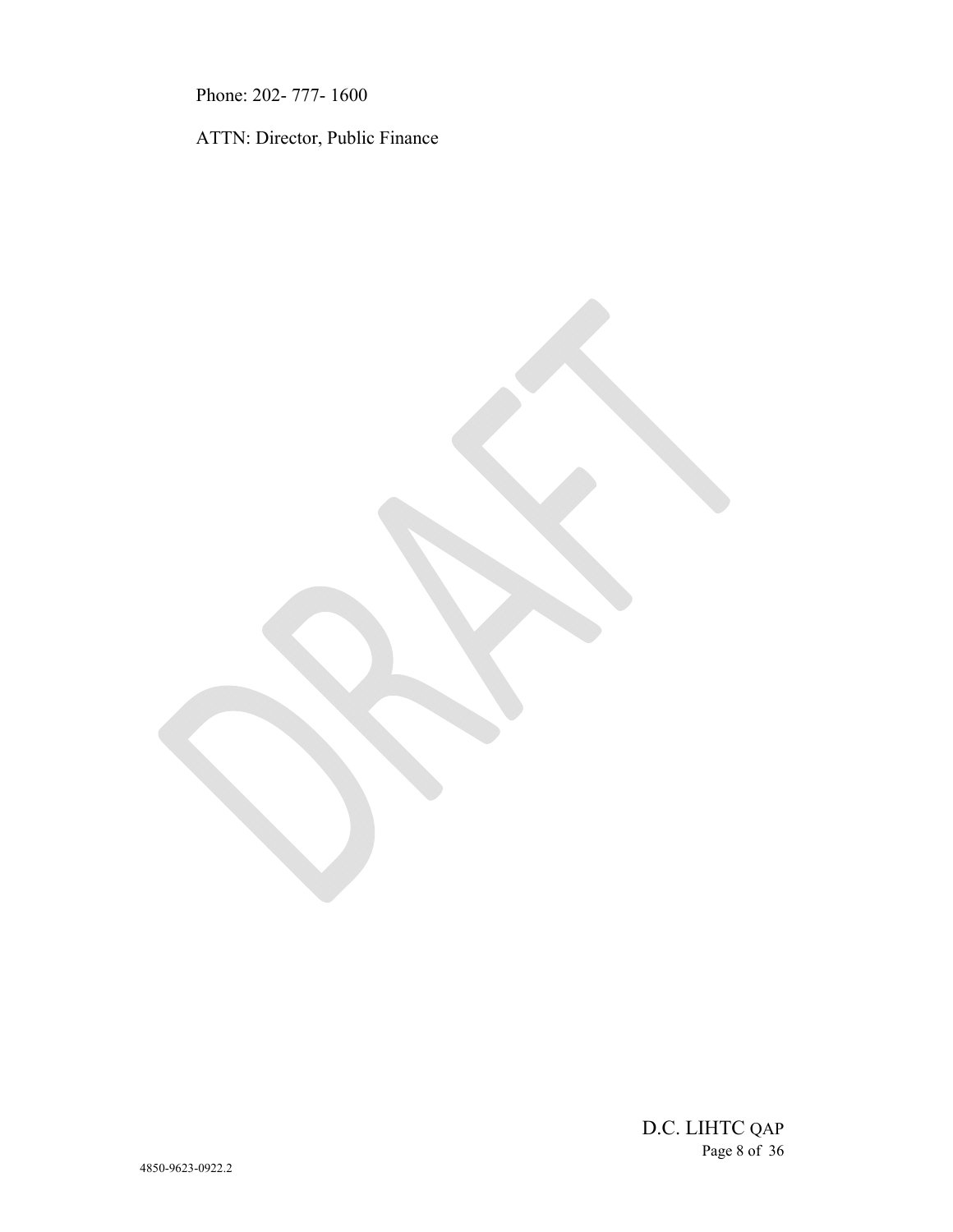# **Mandatory Application Items**

| <b>Application Form</b>      |                                                          |
|------------------------------|----------------------------------------------------------|
| <b>Application Checklist</b> | Complete with appropriate attachments                    |
| <b>Application Fee</b>       | For-Profit: \$750; Nonprofit: \$500                      |
| $GB-1$                       | Intended Method of Satisfying Green Communities Criteria |
| $GB-2$                       | Green Development Plan                                   |

#### **Process:**

To receive four percent (4%) LIHTC, Sponsors/Developers must first apply to the DCHFA. Prior to the Project going to a closing on the tax-exempt bonds, DCHFA is required to submit an application to DHCD for the allocation of Tax Credits. Consistent with an inter-agency agreement, DHCD will not duplicate the DCHFA underwriting of tax-exempt bonds Projects and will accept and rely on the DCHFA's determination of the financial feasibility in DHCD's underwriting of the Tax Credit allocation as required by Section 42 of IRC.

After construction is completed and the Project is placed in service, the Project Sponsor/Developer may request of DHCD, via application, that IRS Form 8609 be issued to allocate the Tax Credits. The application for the IRS Form 8609 must consist of:

- A revised proforma, adjusted to reflect the final development cost reflected on the cost certification prepared by the Project's CPA,
- A copy of the Cost Certification,
- A draft of the IRS Form 8609 for each building in the Project,
- Copies of the required DC licenses,
- A copy of the certificate of occupancy for each building,
- A check for the remaining **25%** balance of the one percent (1%) of the value of the Total Ten Year Allocation Fee, and
- A copy of the Recorded Extended Use Agreement.

# **Carryover Allocation Application**

In general, IRC Section 42 allows an allocation to a Project to be carried over if such Project is placed in service no later than the end of the second  $(2<sup>nd</sup>)$  year following the Tax Credit allocation year. Treasury Regulation 1.42 requires that an owner must document that ten percent (10%) of the reasonably expected basis of the Project has been spent within twelve (12) months of the carryover allocation date.

DHCD requires the owner to obtain and submit an Accountant's Opinion with the Allocation Application along with an Owner's Certification documenting whether the Project has met the ten percent  $(10\%)$  test requirement. If the  $10\%$  test is not met, the owner must submit documentation to DHCD that the ten percent (10%) test has been met within ten (10) months of the date of the allocation of Tax Credits. A fee of \$1,000 per month will be charged for ten percent (10%) tests not received after 10 months from the allocation date. An accountant's opinion letter documenting the costs must be submitted also at this time.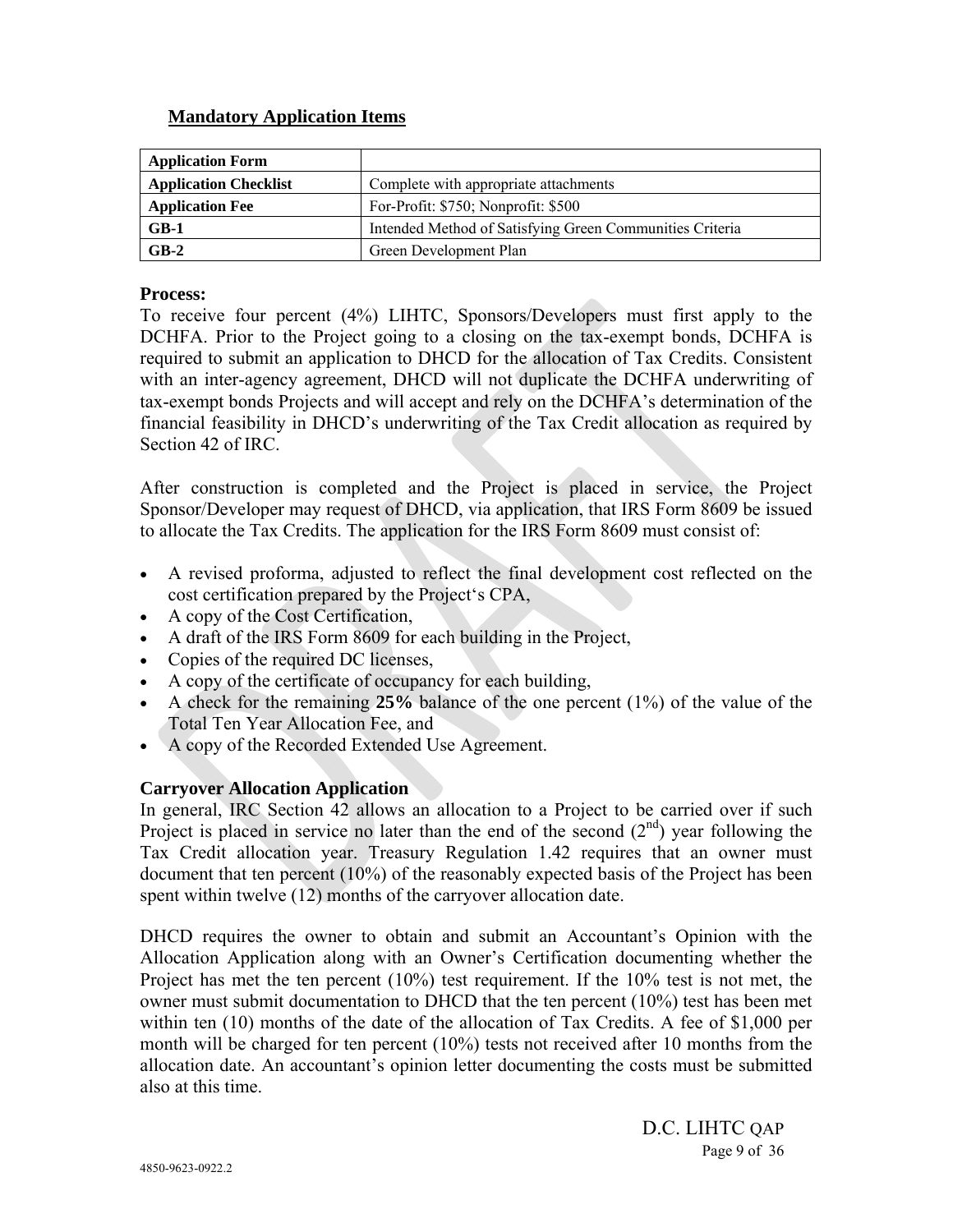# **Application**

Applications are available on the DHCD website.

# **Application Deadline**

Carryover Applications must be returned to DHCD by no later than November 21, 2011. A late charge of five hundred dollars (\$500) per day will be assessed for each calendar day past the due date that the Allocation Application is not returned to DHCD.

# **Mandatory Carryover Allocation Application Items**

- Executed original Allocation Application
- Accountant Opinion
- Owner's Certification
- Owner's itemized list of expenditures

# **Nine Percent (9%) Carryover Allocation Application Schedule**

| October 12   DHCD sends out customized Allocation Applications to developers that have                                    |
|---------------------------------------------------------------------------------------------------------------------------|
| received a reservation of Tax Credits                                                                                     |
| October 26   (1) Allocation Application (2) Owner's Certification; and (3) IRS Letter with<br>EIN# assignment due to DHCD |
| November 21 $(1)$ Allocations are finalized; (2) Carryover Agreements are mailed by DHCD<br>to developers                 |
| December 4   Carryover Agreements due back to DHCD                                                                        |

An itemized list of expenditures must accompany the Owner's Certification. Expenditures do not have to be certified by a CPA, unless required by the attorney for the Attorney's Opinion Letter. If the 10% test has not been met at this time, the Sponsor/Developer has ten (10) months from the date the carryover allocation was issued to meet it.

# **LIHTC SET ASIDE**

Non-profit Set-aside - As required by Federal law, ten percent (10%) of the Per-Capita Credit ceiling must be set-aside exclusively for Projects developed by qualified non-profit Sponsor/Developers. To be eligible to receive a reservation from this set-aside, Sponsor/Developers must show that they will meet the following Federal requirements throughout the Compliance Period: (1) qualified Sponsor/Developers must be exempt from tax under Section 501(c)(3) or  $501(c)(4)$  of the IRC or be a wholly owned subsidiary of a qualified non-profit organization; (2) they must have as one of their tax-exempt purposes the fostering of low income housing; (3) they must own an interest in the Project either directly or through a partnership; (4) they must materially participate in the development and operation of the Project through regular, continuous and substantial actions; and (5) they must not be affiliated with or controlled by a profit-motivated organization.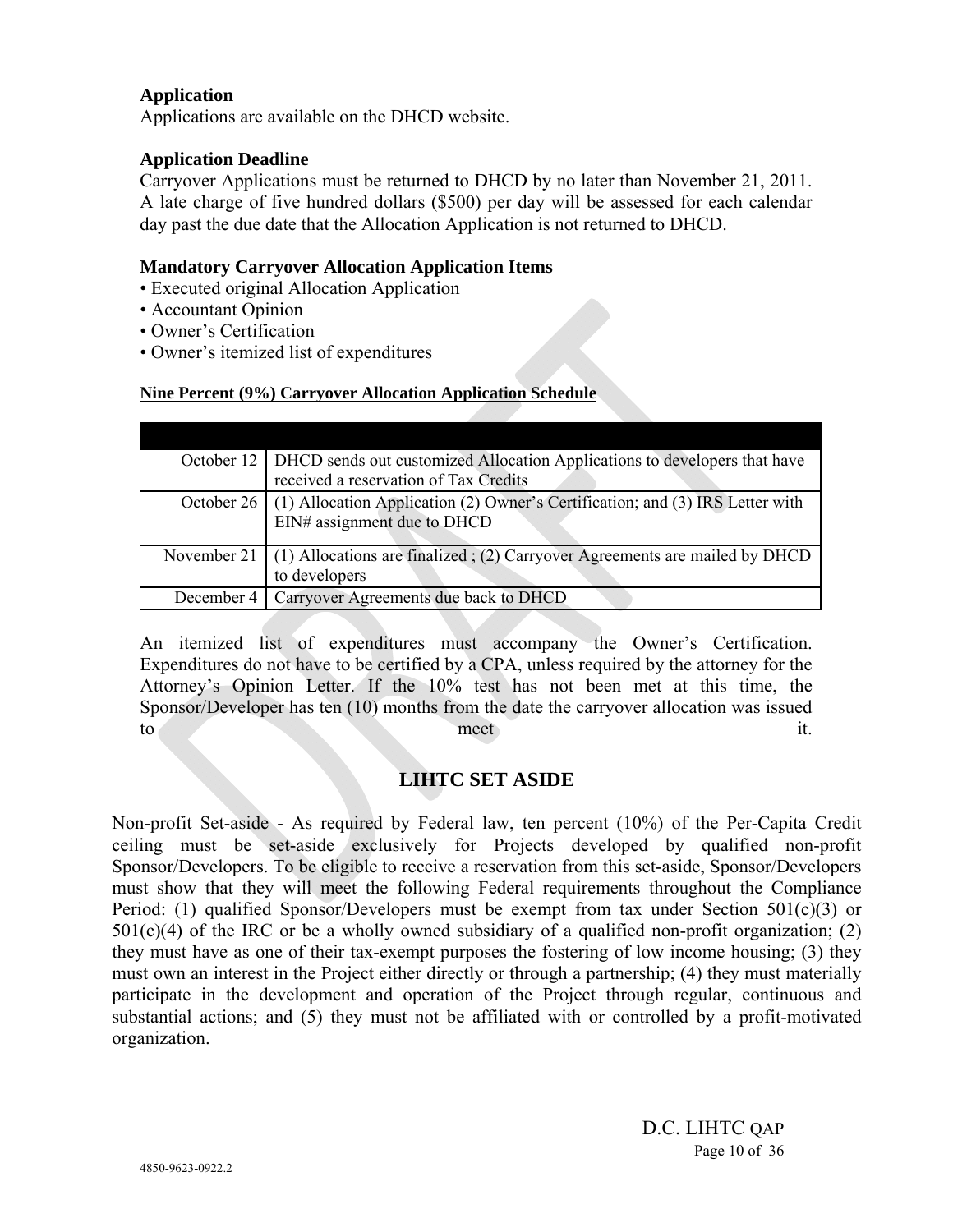Reservations from the non-profit set-aside are permitted under circumstances where a partnership between non-profit and profit-motivated entities exists, only if each organization is independently controlled and operated and the non-profit materially participates in the development and operations of the Project.

Special Needs Housing Set-aside – DHCD has made a commitment to the development of special needs housing. To reach that goal, DHCD may set aside up to seventy five (75%) of available LIHTC for the development of housing that serves individuals with special needs.

Director's Special Initiatives Program – The Director may utilize up to twenty-five percent (25%) of any annual per capita allocation and any unallocated carryover of a prior year allocation as a Director's Special Initiatives program for stimulating development in any targeted area.

# **THRESHOLD REQUIREMENTS**

To be rated and ranked during any round of competition, Projects must meet all of the following threshold criteria. These requirements are intended to eliminate Projects that do not meet basic program guidelines and to ensure that LIHTC are reserved for Projects that are viable and in compliance with District and Federal requirements. Projects that do not meet the threshold criteria will not be rated and ranked during competitive rounds. In addition to these criteria, Projects must fully comply with all requirements as set forth in Section 42 of the Code.

Federal Requirements for Eligibility

**Minimum Occupancy Restrictions** - At a minimum, Sponsor/Developers must elect that either: 20% of the units in the Project must be rented to families with incomes at 50% or less of area median income; or 40% of the units in the Projects must be rented to families with incomes at 60% or less of the area median income.

**Maximum Rent Levels** - Low income units in the Project must be rent restricted as defined by Section  $42(g)(2)$  of the IRC for a period of thirty (30) years (the Compliance Period of fifteen (15) years and an extended use period of fifteen (15) years for a total period of thirty (30) years). Prior to the issuance of the Form 8609 by DHCD, the Sponsor/Developer must provide evidence that the Land Use Restrictive Covenants agreement has been recorded.

**Market Study** – Applications must include a market study prepared by an independent professional who has experience with tax credit housing in the District of Columbia. Market studies should be performed in accordance with the requirements of IRC Section 42(A)(iii); and should not be more than six (6) months old as dated from application submission.

**Eligible Projects** - Projects must involve new construction, acquisition, or rehabilitation. For Projects involving rehabilitation, the rehabilitation costs must be the greater of six thousand dollars (\$6,000) per unit or twenty percent (20%) of the adjusted basis of the building(s). This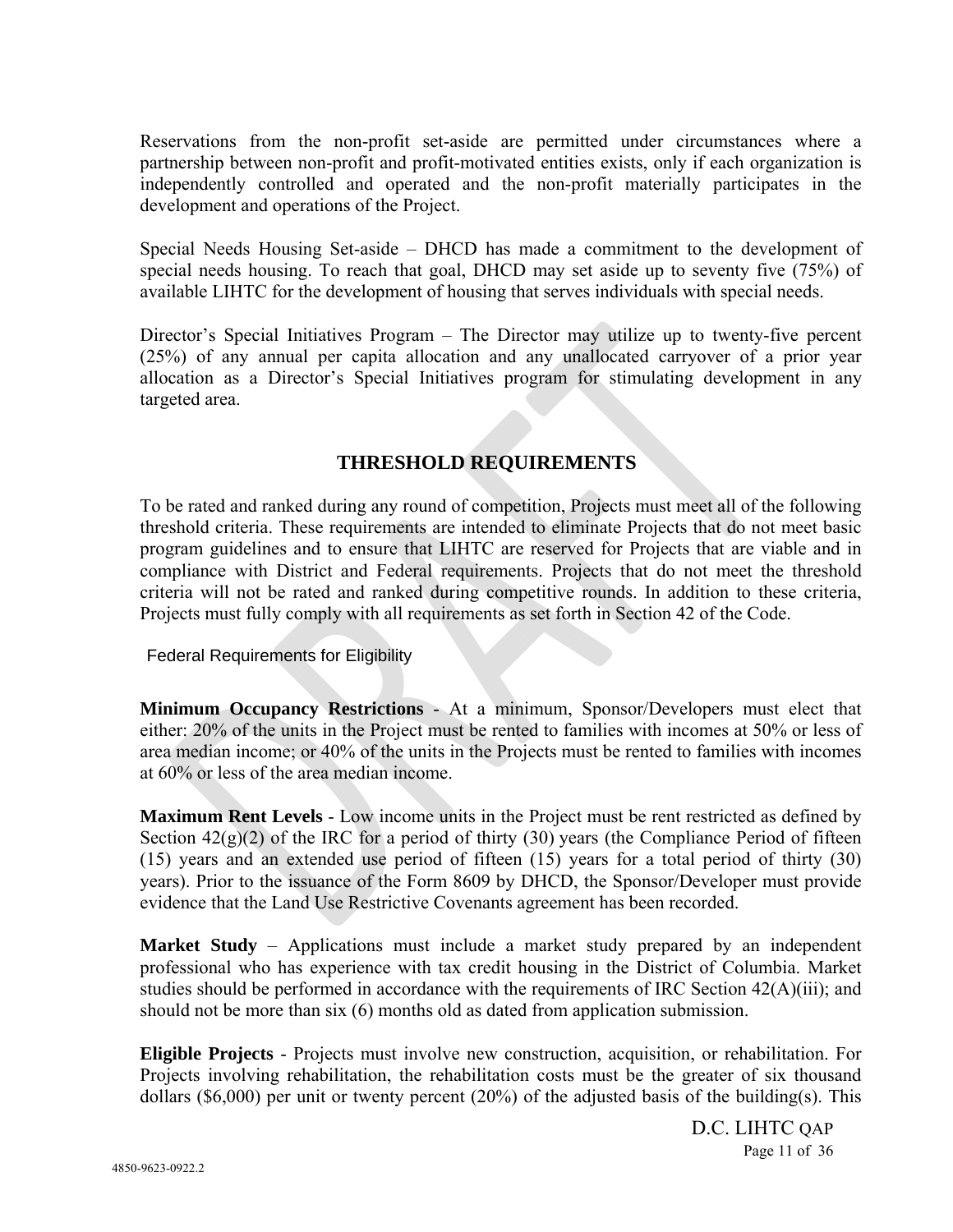minimum rehabilitation requirement must be met within the two (2) years preceding the placement in service date. For Projects receiving acquisition Tax Credits for existing Projects, the DHCD may, as a condition for a reservation of Tax Credits, require the sponsor to provide a Legal or Certified Public Accountant's opinion regarding the Project's satisfaction of (or exemption under Section 42(d)(6) of the Code from) Section 42(d)(2)(B)(ii) of the Code (i.e. the 10 year rule).

*Acquisition Price–*For all Projects, the acquisition price must meet the following standards:

- (1) For an arm's length transaction, the maximum acquisition price may not exceed the lesser of the contract sale price or "as is" appraised value of the property.
- (2) For transactions involving a change in use, appraisals must include "as is" value and an after rehabilitation value under its projected use. The acquisition may not exceed the lesser of the two values.
- (3) For a related party transaction where property was acquired less than two (2) years before the application date, the maximum acquisition price may not exceed the lesser of the "as is" appraised value of the property or the original price plus carrying costs acceptable to the Department.
- (4) For a related party transaction where property was acquired two (2) or more years before the application date, the maximum acquisition price may not exceed the "as is" value of the property.

The acquisition price must be supported by an appraisal performed by a licensed independent professional appraiser. DHCD, in its sole discretion, may accept an appraisal that is required by another lender and prepared by an independent professional appraiser for that lender.

**Subsidy Layering** – Projects that combine certain other forms of federal assistance require a certification from HUD through the DC Housing Finance Agency that the assistance will not be more than is necessary to make the Project feasible.

District of Columbia Eligibility Requirements

# **Development Team** –

(1) Members of the development team must certify that they are free of suspension or debarment from participating in any government programs, both local and Federal.

(2) With respect to substantial liens and/or judgments and/or foreclosures and/or bankruptcies, applicants must have a history that is acceptable to DHCD.

(3) Applicants must be in compliance with all existing and prior agreements with DHCD and/or the District, including

(a) Major health, safety or building codes

(b) Previous LIHTC obligations, including compliance, meeting commitments made during the application process, and building requirements.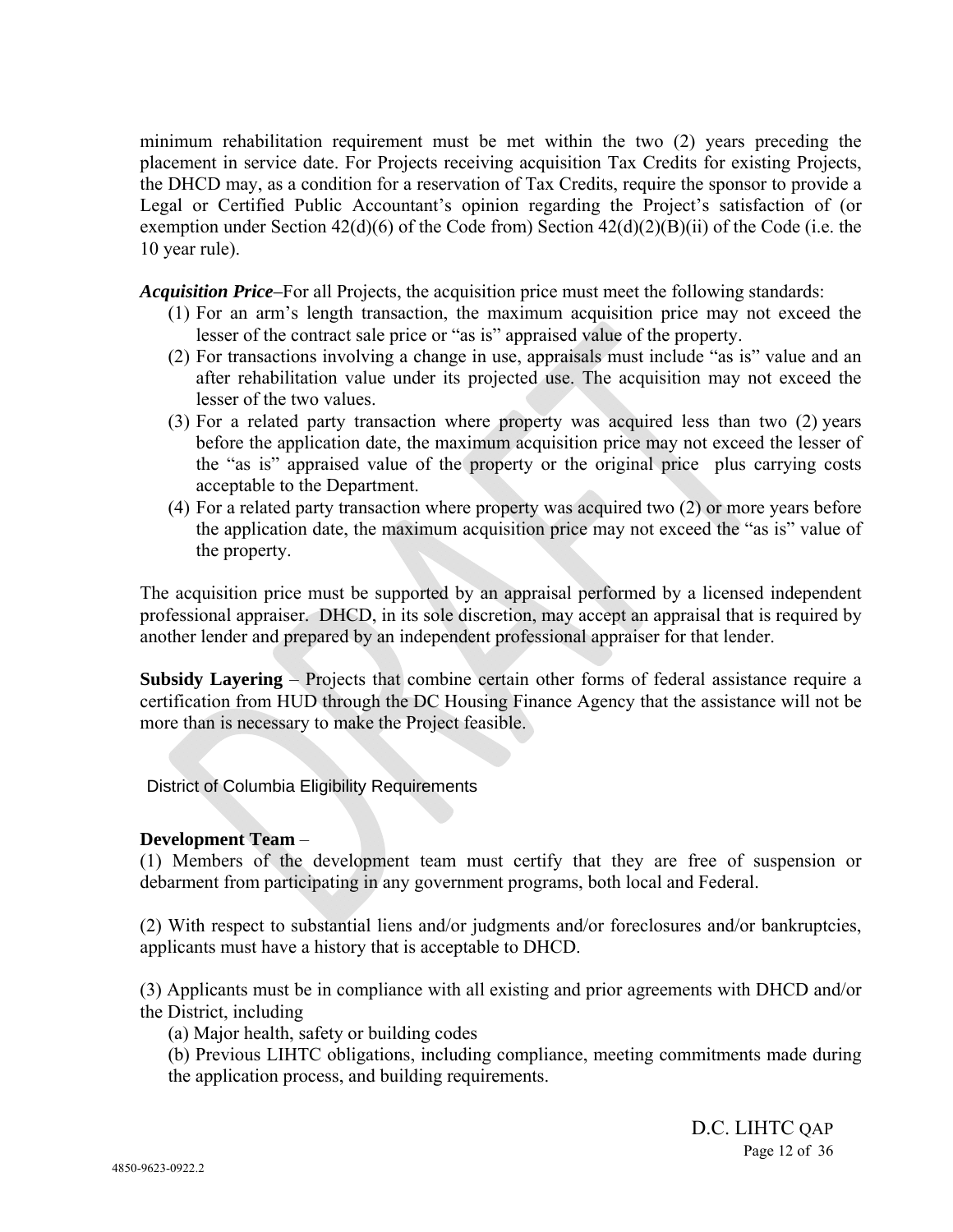(4) Within the past three (3) years, the applicant may not have had Tax Credits terminated by DHCD.

(5) Applicants may not list in their application, a management company that is rated unsatisfactory by DHCD or HUD, nor should the ownership of any applicant include a principal, who in a previous application hired a management company to manage a Tax Credit development, after such management company received an "unsatisfactory" rating from DHCD during the extended use period of such development.

**The Application** - The LIHTC Application must be fully completed and all required attachments must be included. The specific form(s) and required exhibits will be included in the annual Notice; all required forms must be properly executed and included.

**Site Control Requirements** - Satisfactory evidence of site control of the Project must be provided. Satisfactory evidence of site control includes: deeds, contracts of sale, leases with purchase options or other forms acceptable to DHCD. Satisfactory evidence of site control must include evidence verifying notification of tenant's rights and or zoning compatible and permissible of the proposed development.

**Green Building Compliance –**The approved design plan must meet or exceed the District's Green Building Requirements as defined in the Green Building Act of 2006 (Attachment B). Residential Projects must meet the Green Communities Criteria (GCC) in current edition at the time of application to DHCD, currently GCC 2011. GCC 2011 and future editions of the Criteria require third party certification. To comply, Projects must be registered with Enterprise Community Partners early in the design phase. For further information go to http://www.greencommunitiesonline.org/tools/certification/

**Design Quality Standards and Requirements** – The approved site and floor plans must meet or exceed the design quality standards stated in Attachment A of the application package, including materials, unit design, mechanical requirements and common areas and amenities of the applicant Project.

# **SELECTION CRITERIA**

Once Projects have met the threshold requirements, they will be competitively evaluated, rated and ranked based on pre-determined selection criteria, established in accordance with Federal law and the District's housing priorities and needs. The selection criteria may be revised, from time to time, to reflect the changing housing needs of the District.

# **POINT CATEGORIES**

| A. Readiness. Total Points: 100 |        |                                 |
|---------------------------------|--------|---------------------------------|
| <b>Category</b>                 | Points | <b>Explanation/Instructions</b> |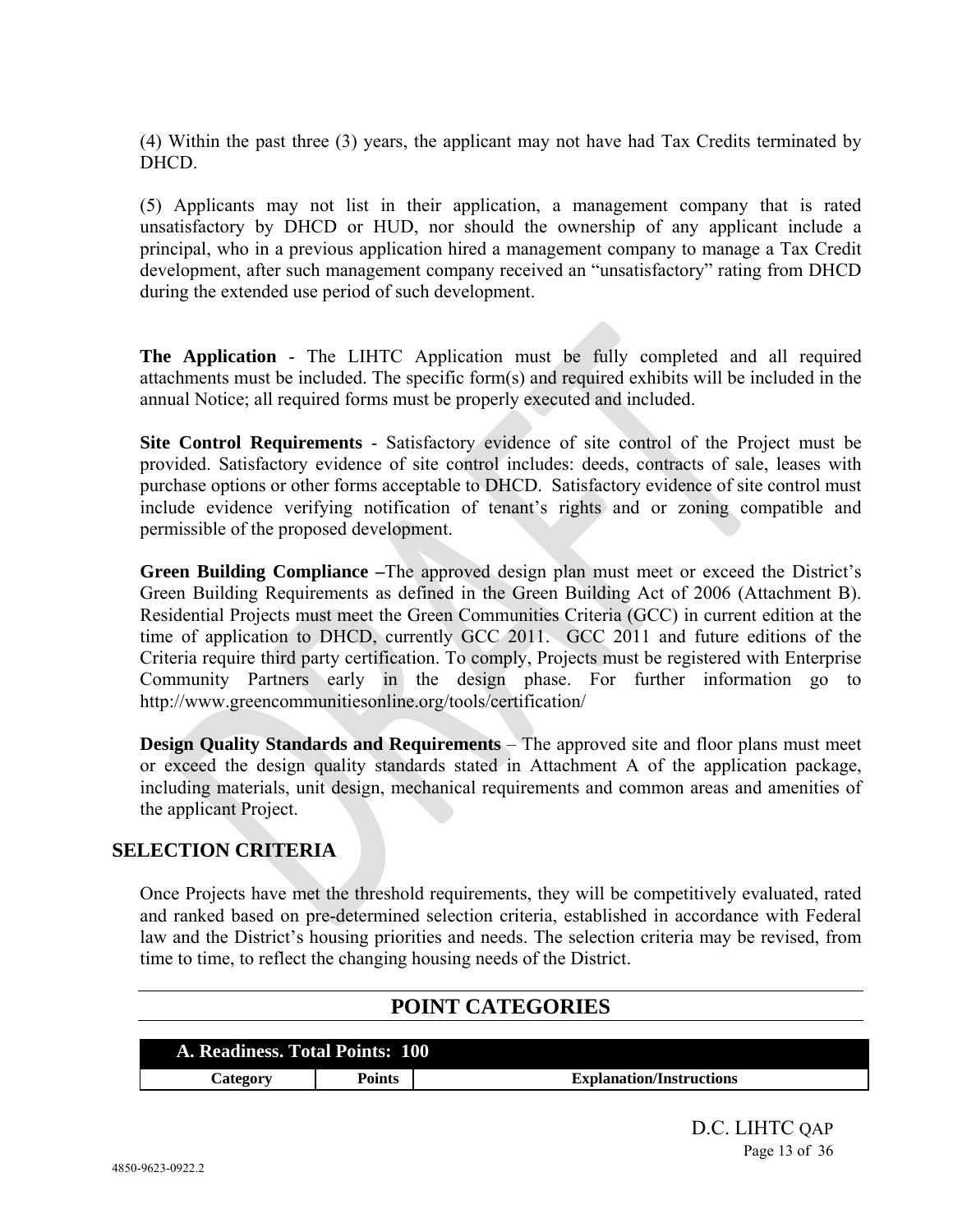| A. Readiness. Total Points: 100   |               |                                                                                                                                                                                                                                                                                                                                                                                                                   |
|-----------------------------------|---------------|-------------------------------------------------------------------------------------------------------------------------------------------------------------------------------------------------------------------------------------------------------------------------------------------------------------------------------------------------------------------------------------------------------------------|
| Category                          | <b>Points</b> | <b>Explanation/Instructions</b>                                                                                                                                                                                                                                                                                                                                                                                   |
| Plan of<br>Development            | 0 or 50       | The Plan of Development is approved by the Department of<br>Consumer and Regulatory Affairs ("DCRA") without substantive<br>modification and no earlier than three (3) months before the<br>Reservation Application Deadline.                                                                                                                                                                                     |
| Zoning Approval                   | $0$ or $40$   | A letter dated no sooner than three (3) months before the<br>Reservation Application Deadline from the Zoning Commission<br>and/or Board of Zoning Adjustment indicating that the Project is<br>properly zoned for its intended use should be included.                                                                                                                                                           |
| Sponsor/Developer<br>Fee Deferral | 0 to 10       | Sponsors/applicants can receive additional points (up to five), for<br>deferring a portion of the potential development fee in the<br>Project.<br>2 pt<br>1 to 10% of anticipated development fee<br>11 to 20% of anticipated development fee<br>4 pts<br>21 to 30% of anticipated development fee<br>6 pts<br>8 pts<br>31 to 40% of anticipated development fee<br>41 or greater% of anticipated development fee |
|                                   |               | $10$ pts                                                                                                                                                                                                                                                                                                                                                                                                          |

| <b>B. Housing Needs Characteristics. Total Points: 120</b> |               |                                                                                                                                                                                                                                                                                                                                                                                                                                                                                                                                                                                                                                                                                        |  |
|------------------------------------------------------------|---------------|----------------------------------------------------------------------------------------------------------------------------------------------------------------------------------------------------------------------------------------------------------------------------------------------------------------------------------------------------------------------------------------------------------------------------------------------------------------------------------------------------------------------------------------------------------------------------------------------------------------------------------------------------------------------------------------|--|
| Category                                                   | <b>Points</b> | <b>Explanation/Instructions</b>                                                                                                                                                                                                                                                                                                                                                                                                                                                                                                                                                                                                                                                        |  |
| <b>Support Letter</b>                                      | 20, 10, 0     | Letters addressed to DHCD and signed by the affected Advisory<br>Neighborhood Commission(s) (ANC) and / or City Council<br>Member where the proposed development is to be located,<br>which reflects $(1)$ support; $(2)$ neutrality; or $(3)$ opposition. The<br>letter must be dated within three months prior to the Application<br>Deadline, without qualification or limitation.                                                                                                                                                                                                                                                                                                  |  |
|                                                            |               | Development will help meet the housing needs and priorities of<br>$\bullet$<br>the ANC/Ward and the ANC/Council Member supports the<br>allocation of tax credits requested, 20 points<br>A letter addressed to DHCD and signed by such ANC/Council<br>$\bullet$<br>Member stating neither support nor opposition for the allocation<br>of Tax Credits to the Applicant, 10 points<br>A letter from the ANC/Council Member opposing the allocation<br>$\bullet$<br>of credits to the Applicant. In any such letter, the ANC/Council<br>Member must certify that the proposed development is not<br>consistent with current zoning or other applicable land use<br>regulations. 0 points |  |
|                                                            |               | If you have already received a support letter, include it with the<br>Application.                                                                                                                                                                                                                                                                                                                                                                                                                                                                                                                                                                                                     |  |
|                                                            |               | A list of ANCs can be found in Exhibit R of the Exhibit<br>checklist.                                                                                                                                                                                                                                                                                                                                                                                                                                                                                                                                                                                                                  |  |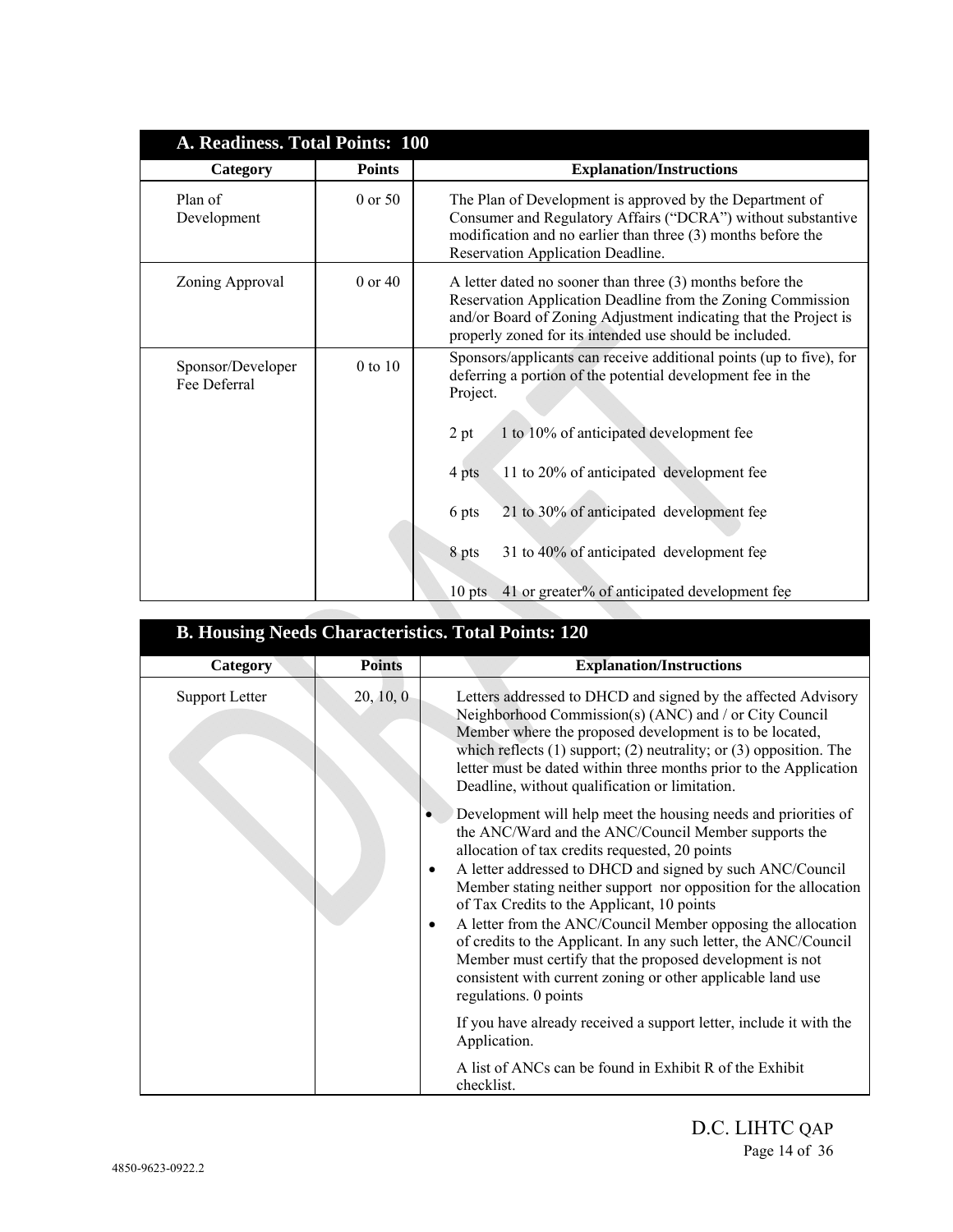| <b>B. Housing Needs Characteristics. Total Points: 120</b>                   |               |                                                                                                                                                                                                                                                                                                                                                                                                                                                                                                                                                     |
|------------------------------------------------------------------------------|---------------|-----------------------------------------------------------------------------------------------------------------------------------------------------------------------------------------------------------------------------------------------------------------------------------------------------------------------------------------------------------------------------------------------------------------------------------------------------------------------------------------------------------------------------------------------------|
| Category                                                                     | <b>Points</b> | <b>Explanation/Instructions</b>                                                                                                                                                                                                                                                                                                                                                                                                                                                                                                                     |
| Evidence of location<br>in a targeted<br>neighborhood<br>revitalization area | 15            | Neighborhood Revitalization Strategy Areas (NRSA),<br>Neighborhood Investment Fund, Great Streets Initiative, the<br>New Communities Initiative, Neighborhood Investment Fund<br>area and HOPE VI areas are neighborhoods in need of economic<br>and community development, and where the District has made a<br>strong commitment of resources.                                                                                                                                                                                                    |
|                                                                              |               | The Sponsor/Developer must certify that the development is<br>located in a one of these areas. Provide documentation from the<br>appropriate District agency of the type of developments that will<br>be encouraged, the potential sources of funding, and services to<br>be offered in the area                                                                                                                                                                                                                                                    |
|                                                                              |               | Evidence that the development is subject to a plan using Hope<br>VI funds from HUD                                                                                                                                                                                                                                                                                                                                                                                                                                                                  |
| Location In A HUD<br>QCT and a<br>revitalization area                        | 5             | If the proposed development is located in a QCT and is in a<br>Revitalization Area. Please document by completing DHCD's<br>Qualified Census Tract Certification and Revitalization Area<br>Certification forms.                                                                                                                                                                                                                                                                                                                                    |
| Sec 8 or PHA<br><b>Waiting List</b><br>Preference                            | 10            | Developments where leasing preference is given to households<br>on the public housing or Section 8 waiting list maintained by the<br>DC Housing Authority ("DCHA").                                                                                                                                                                                                                                                                                                                                                                                 |
|                                                                              |               | Applicants receiving points in this category will not be allowed<br>to impose an annual minimum income requirement for<br>prospective households that exceed the greater of three thousand<br>six hundred dollars $(\$3,600)$ or 2.5 times the portion of rent to<br>be paid by qualified households.                                                                                                                                                                                                                                               |
| Evidence of<br><b>Subsidized Funding</b><br>Interest                         | Up to 20      | Documentation of any of the following: (i) firm financing<br>commitment(s) from the DC Government, DC Housing<br>Authority, Federal Home Loan Bank affordable housing funds;<br>(ii) a commitment to donate land, buildings or tap fee waivers<br>from the DC government. The amount of such financing or<br>dollar value of District Government support will be divided by<br>the total development sources of funds and the proposed<br>development receives two (2) points for each percentage point<br>up to a maximum of twenty $(20)$ points. |
|                                                                              |               | Such commitment or obligation may contain conditions, but<br>only within the control of or based upon the performance of the<br>borrower, not the local government.                                                                                                                                                                                                                                                                                                                                                                                 |
| <b>Existing HUD</b><br>Section 8 or 236<br>Program                           | 10            | The development is subject to HUD Section 8 or 236 programs<br>at the time of Application, including program participation.<br>However, if the Applicant is the current owner or has any<br>common interests with the current owner, either directly or<br>indirectly, points will only be awarded if the Applicant waives<br>all rights to any developer's fee and any other fees associated<br>with the acquisition and rehabilitation (or rehabilitation only) of<br>the development. The preceding condition may be waived by                   |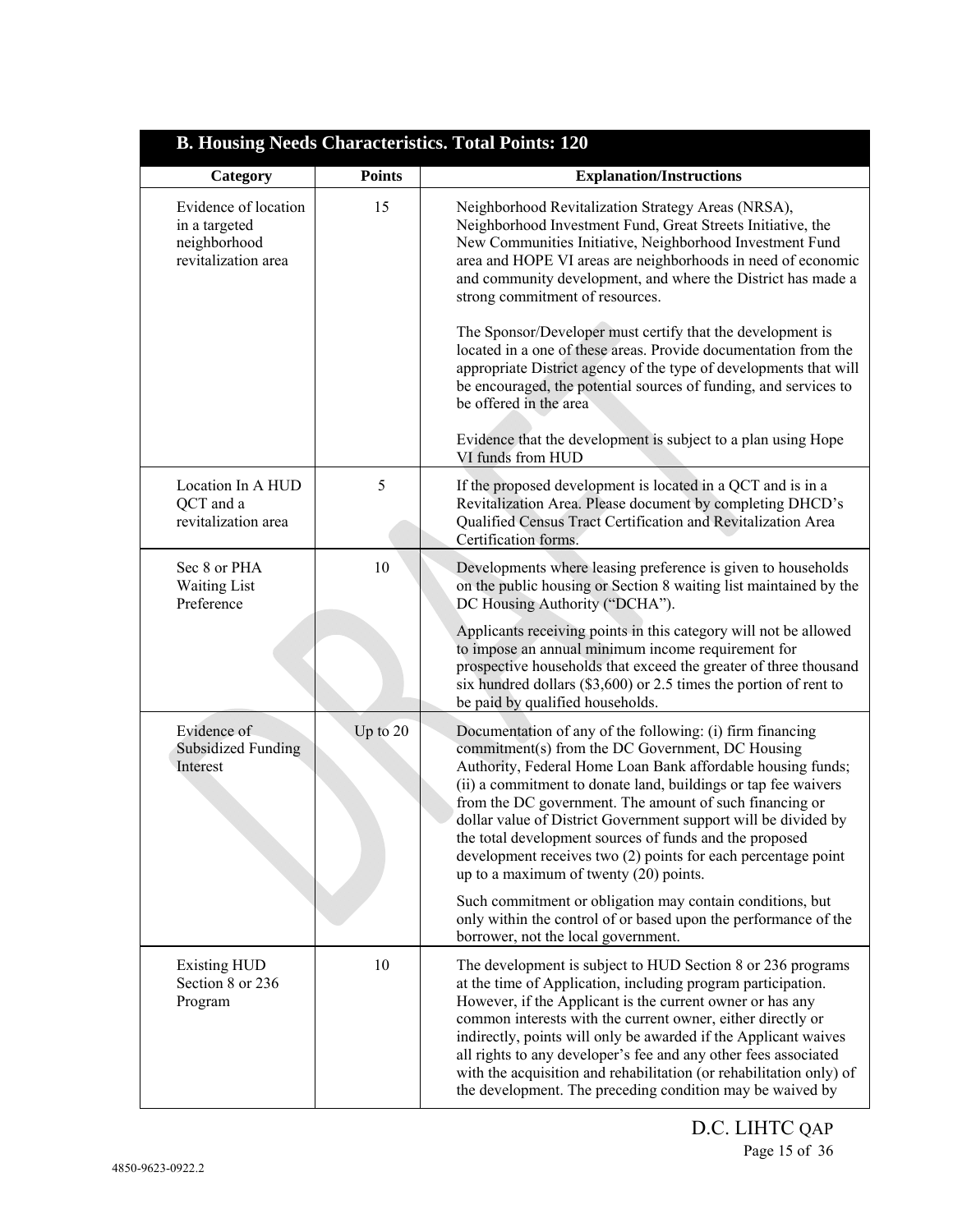| <b>B. Housing Needs Characteristics. Total Points: 120</b> |               |                                                                                                                                                                                                                                                                                                                                                                                                                                                                                                                                                               |
|------------------------------------------------------------|---------------|---------------------------------------------------------------------------------------------------------------------------------------------------------------------------------------------------------------------------------------------------------------------------------------------------------------------------------------------------------------------------------------------------------------------------------------------------------------------------------------------------------------------------------------------------------------|
| Category                                                   | <b>Points</b> | <b>Explanation/Instructions</b>                                                                                                                                                                                                                                                                                                                                                                                                                                                                                                                               |
|                                                            |               | DHCD for good cause. Such waiver must be granted prior to<br>Application submission.                                                                                                                                                                                                                                                                                                                                                                                                                                                                          |
| Tax Abatement or<br>New Project-Based                      | 10            | 1. Meet the criteria to receive a real estate tax abatement on the<br>increase in the value of the development, or                                                                                                                                                                                                                                                                                                                                                                                                                                            |
| Rental Subsidy<br>(HUD or RD)                              |               | 2. Provide documentation of new Project-based subsidy from HUD<br>for the greater of 5 units or 10% of the units of the proposed<br>property.                                                                                                                                                                                                                                                                                                                                                                                                                 |
| Special Needs<br><b>Supportive Services</b>                | 20            | The development provides services for individuals with special<br>needs. Services may include wrap-around services for activities<br>of daily living, substance abuse counseling, mentoring<br>programs, access to primary healthcare, educational programs,<br>or job training and search service. The service plan must be<br>submitted with the application. Points will be awarded based on<br>how comprehensive, feasible, and appropriate for the population<br>the services are. Two points will be given for each service for a<br>total of 20 points |
| Special Needs<br>Housing                                   | Up to $10$    | Points will be given for the percentage of units dedicated to<br>seniors or special needs tenants:                                                                                                                                                                                                                                                                                                                                                                                                                                                            |
|                                                            |               | More than 30% of the units: 10 points                                                                                                                                                                                                                                                                                                                                                                                                                                                                                                                         |
|                                                            |               | $20\%$ to 30% of the units: 8 points                                                                                                                                                                                                                                                                                                                                                                                                                                                                                                                          |
|                                                            |               | 10% to 19% of the units: 6 points                                                                                                                                                                                                                                                                                                                                                                                                                                                                                                                             |
|                                                            |               | 5% to 9% of the units: 4 Points                                                                                                                                                                                                                                                                                                                                                                                                                                                                                                                               |
|                                                            |               | $1\%$ to $4\%$ of the units: 2                                                                                                                                                                                                                                                                                                                                                                                                                                                                                                                                |

| C. Development Characteristics – Total Points: 100 |               |                                                                                                                                                                                                                                                                                                                                                                        |
|----------------------------------------------------|---------------|------------------------------------------------------------------------------------------------------------------------------------------------------------------------------------------------------------------------------------------------------------------------------------------------------------------------------------------------------------------------|
| Category                                           | <b>Points</b> | <b>Explanation/Instructions</b>                                                                                                                                                                                                                                                                                                                                        |
| Proximity to Public<br>Transportation              | 10            | The development is located within $\frac{1}{2}$ mile of an existing metro stop<br>or commuter rail or $\frac{1}{4}$ mile of an existing public bus stop, 20<br>points.<br>Sponsor must submit a Washington Metropolitan Area Transit<br>Authority (WMATA) map drawn to scale, showing the position of<br>the Project in relation to the nearest Public Transportation. |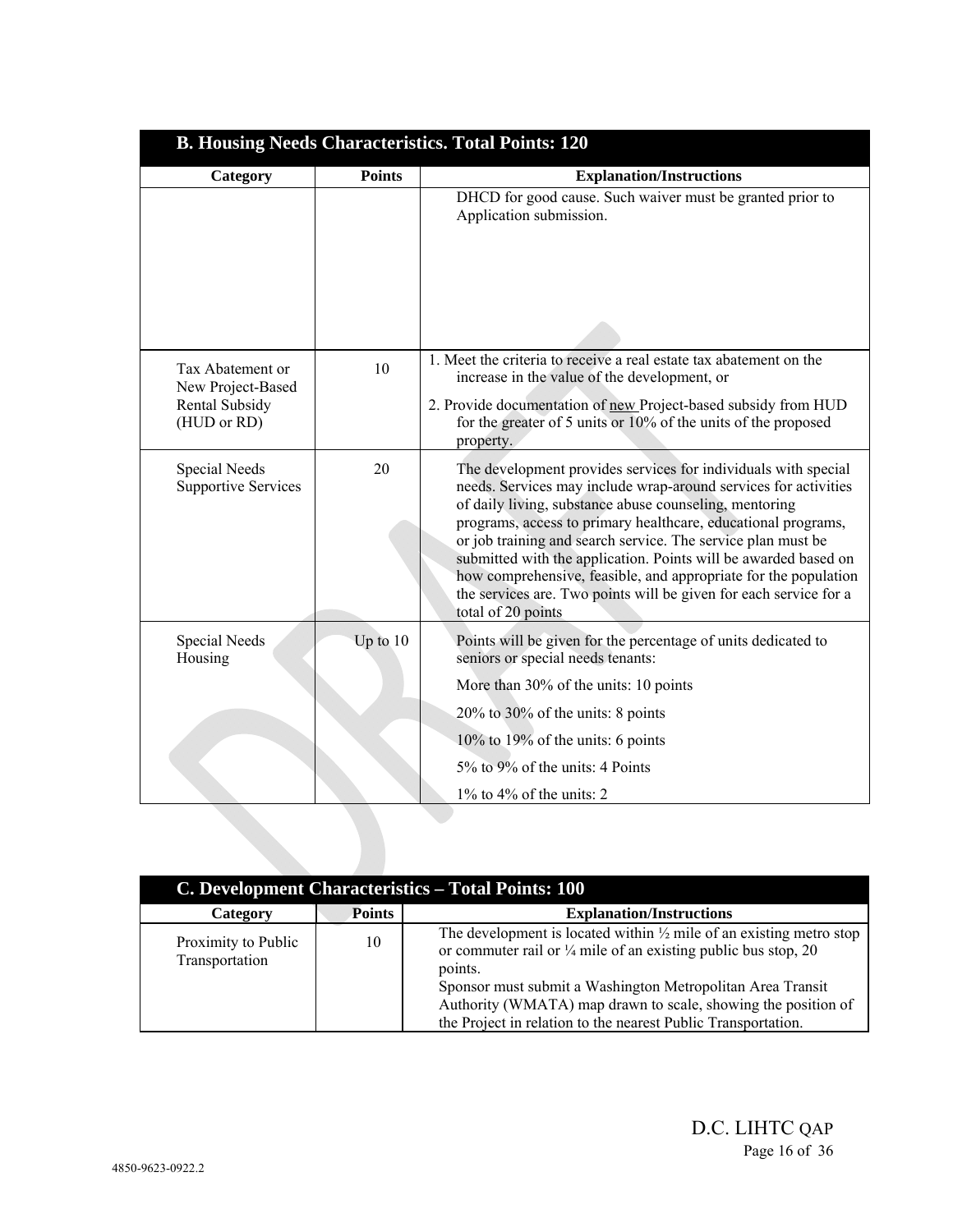| C. Development Characteristics - Total Points: 100                 |               |                                                                                                                                                                                                                                                                                                                                                                                                          |
|--------------------------------------------------------------------|---------------|----------------------------------------------------------------------------------------------------------------------------------------------------------------------------------------------------------------------------------------------------------------------------------------------------------------------------------------------------------------------------------------------------------|
| Category                                                           | <b>Points</b> | <b>Explanation/Instructions</b>                                                                                                                                                                                                                                                                                                                                                                          |
| Developments with<br>Less Than 100 Low-<br>Income Housing<br>Units | Up to<br>20   | Up to 20 points will be awarded for any development in which the<br>Applicant proposes to produce up to 100 low-income housing<br>units. At 50 units or less, the Applicant can receive the total 20<br>points; however, for every unit over fifty units, the score will be<br>reduced 0.4 points. The Applicant will receive 0 points for<br>developments with 100 or greater low-income housing units. |
| Affordable Housing<br>Preservation<br>Projects                     | 10            | 10 points will be awarded to developments that are a reuse or<br>rehabilitation of existing affordable housing.                                                                                                                                                                                                                                                                                          |
| Community Room                                                     | 5             | The development has a community room with a minimum of 800<br>sq. ft. Points associated with this item are not allowed unless the<br>community room is physically located within the boundaries of the<br>development being submitted for Tax Credits.                                                                                                                                                   |
| High Speed Cable,<br>DSL, Wireless<br>Internet                     | 5             | Necessary infrastructure is provided in all units for high-speed<br>cable, DSL or wireless internet service                                                                                                                                                                                                                                                                                              |
| Front-Control<br>Ranges - Elderly or<br><b>Physically Disabled</b> | 5             | If every unit in the development has a cooking range with front<br>controls                                                                                                                                                                                                                                                                                                                              |
| Historic Rehab                                                     | 15            | Structure is listed individually in the National Register of Historic<br>Places or is located in a registered historic district and certified by<br>the Secretary of the Interior as being of historical significance to<br>the district, and the rehabilitation will be completed in such a<br>manner as to be eligible for historic rehabilitation tax credits                                         |
| $> 80\%$ of Units<br>Having 2 or More<br><b>Bedrooms</b>           | 15            | If greater than 80% of the units in the property have 2 or more<br>bedrooms.                                                                                                                                                                                                                                                                                                                             |
| % of Units With 3 or<br>More Bedrooms                              | Up to<br>15   | 0.75 points for each percent of the low-income units in the<br>development with 3 or more bedrooms up to 20%, e.g. 0.75 x 15%<br>$= 11.25$ points.                                                                                                                                                                                                                                                       |
|                                                                    |               |                                                                                                                                                                                                                                                                                                                                                                                                          |

| D. Development Characteristics - Accessibility. Total Points: 45 |               |                                 |
|------------------------------------------------------------------|---------------|---------------------------------|
| Category                                                         | <b>Points</b> | <b>Explanation/Instructions</b> |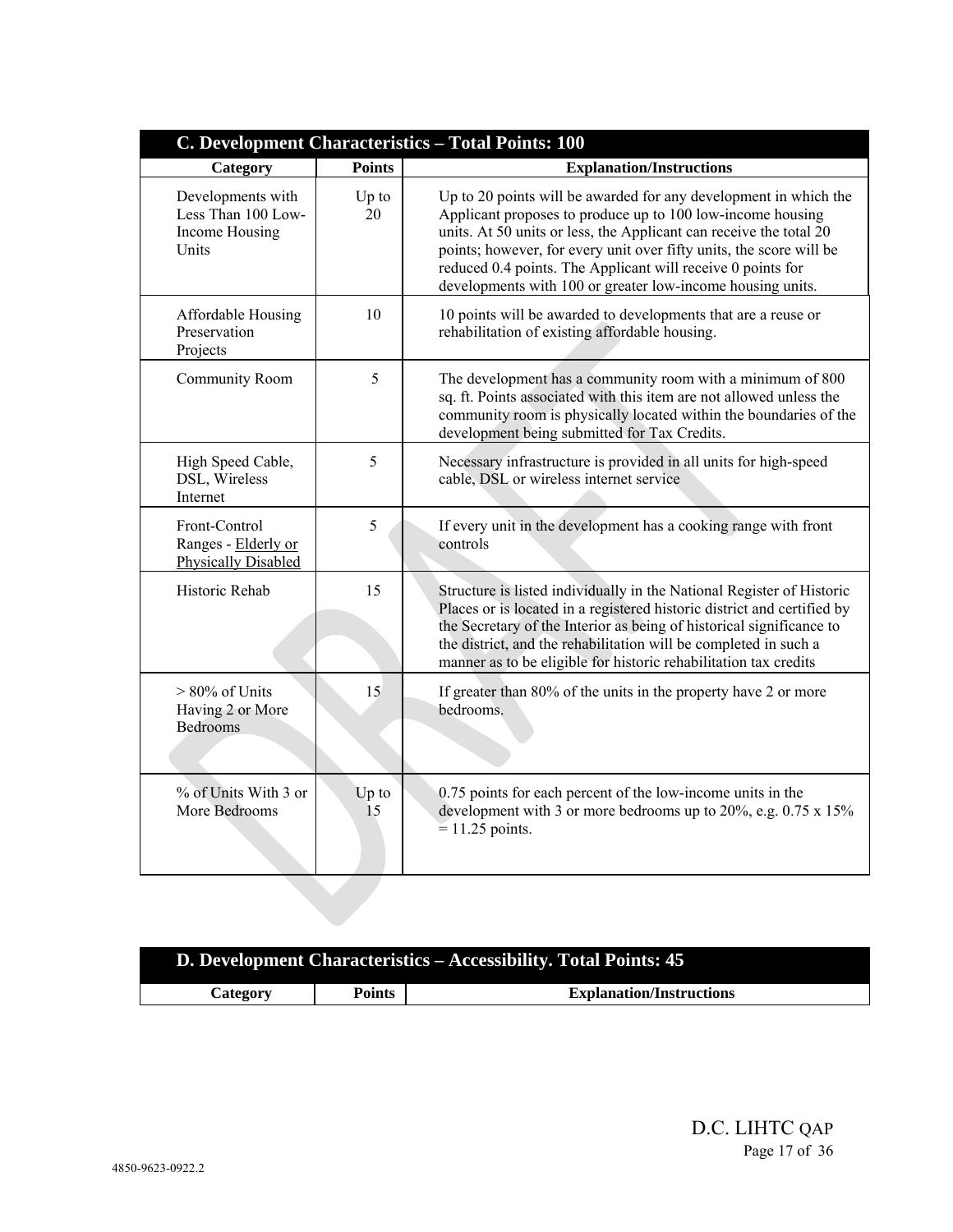| Federal Project-<br><b>Based Rent</b><br>Subsidies or<br>Equivalent $-\underline{\text{Unit}}$<br>Accessibility | 20 | Any non-elderly development in which the greater of 5 units or ten<br>(10%) of the units (i) provide federal Project-based rent subsidies<br>or equivalent assistance in order to ensure occupancy by extremely<br>low-income persons; (ii) conform to HUD regulations interpreting<br>the accessibility requirements of section 504 of the Rehabilitation<br>Act; and (iii) are actively marketed to people with special needs in<br>accordance with a plan submitted as part of the Application for<br>credits. |
|-----------------------------------------------------------------------------------------------------------------|----|-------------------------------------------------------------------------------------------------------------------------------------------------------------------------------------------------------------------------------------------------------------------------------------------------------------------------------------------------------------------------------------------------------------------------------------------------------------------------------------------------------------------|
| HUD's Housing<br>Choice Voucher<br>$("HCV")$ Rent<br>Payment Standard -<br>Unit Accessibility                   | 15 | Any non-elderly development in which the greater of 5 units or<br>10% of the units (i) have rents within HUD's Housing Choice<br>Voucher ("HCV") payment standard; (ii) conform to HUD<br>regulations interpreting the accessibility requirements of section<br>504 of the Rehabilitation Act; and (iii) are actively marketed to<br>people with mobility impairments including HCV holders in<br>accordance with a plan submitted as part of the Reservation<br>Application.                                     |
| <b>HUD 504</b><br>Accessibility $-4\%$<br>of Units                                                              | 10 | Any non-elderly development in which 4% of the units (i) conform<br>to HUD regulations interpreting the accessibility requirements of<br>section 504 of the Rehabilitation Act and (ii) are actively marketed<br>to people with mobility impairments in accordance with a plan<br>submitted as part of the Reservation Application.                                                                                                                                                                               |

Contract of the Contract of

| E. Sponsor Characteristics. Total Points: 50 |               |                                                                                                                                                                                                                                                                                                                                                                                                                                                                                                |
|----------------------------------------------|---------------|------------------------------------------------------------------------------------------------------------------------------------------------------------------------------------------------------------------------------------------------------------------------------------------------------------------------------------------------------------------------------------------------------------------------------------------------------------------------------------------------|
| Category                                     | <b>Points</b> | <b>Explanation/Instructions</b>                                                                                                                                                                                                                                                                                                                                                                                                                                                                |
| Sponsor/Developer<br>Experience              | Up to $20$    | 10 points - Evidence attached with the PPC and 8609 that the<br>principal or principals, as a group or individually, for the<br>proposed development have developed at least one Tax Credit<br>development that contains at least the number of housing units<br>in the proposed development (can include market units)                                                                                                                                                                        |
|                                              |               | 20 points - Evidence attached with the PPC and 8609 that the<br>principal or principals, as a group or individually, for the<br>proposed development have developed, as controlling general<br>partner or managing member, (i) at least three Tax Credit<br>developments that contain at least 3x the number of housing<br>units in the proposed development or (ii) at least six Tax Credit<br>developments that contain at least the number of housing units<br>in the proposed development. |
| Management<br>Company<br>Experience          | Up to $20$    | 10 points: Evidence that the management company has<br>managed at least one (1) Tax Credit development that contains<br>at least the number of housing units in the proposed<br>development (can include market units)                                                                                                                                                                                                                                                                         |
|                                              |               | 20 points: Evidence that the management company has<br>managed (i) at least three Tax Credit developments that contain<br>at least 3x the number of housing units in the proposed<br>development or (ii) at least six Tax Credit developments that<br>contain at least the number of housing units in the proposed<br>development.                                                                                                                                                             |
|                                              |               | (Exhibit N)                                                                                                                                                                                                                                                                                                                                                                                                                                                                                    |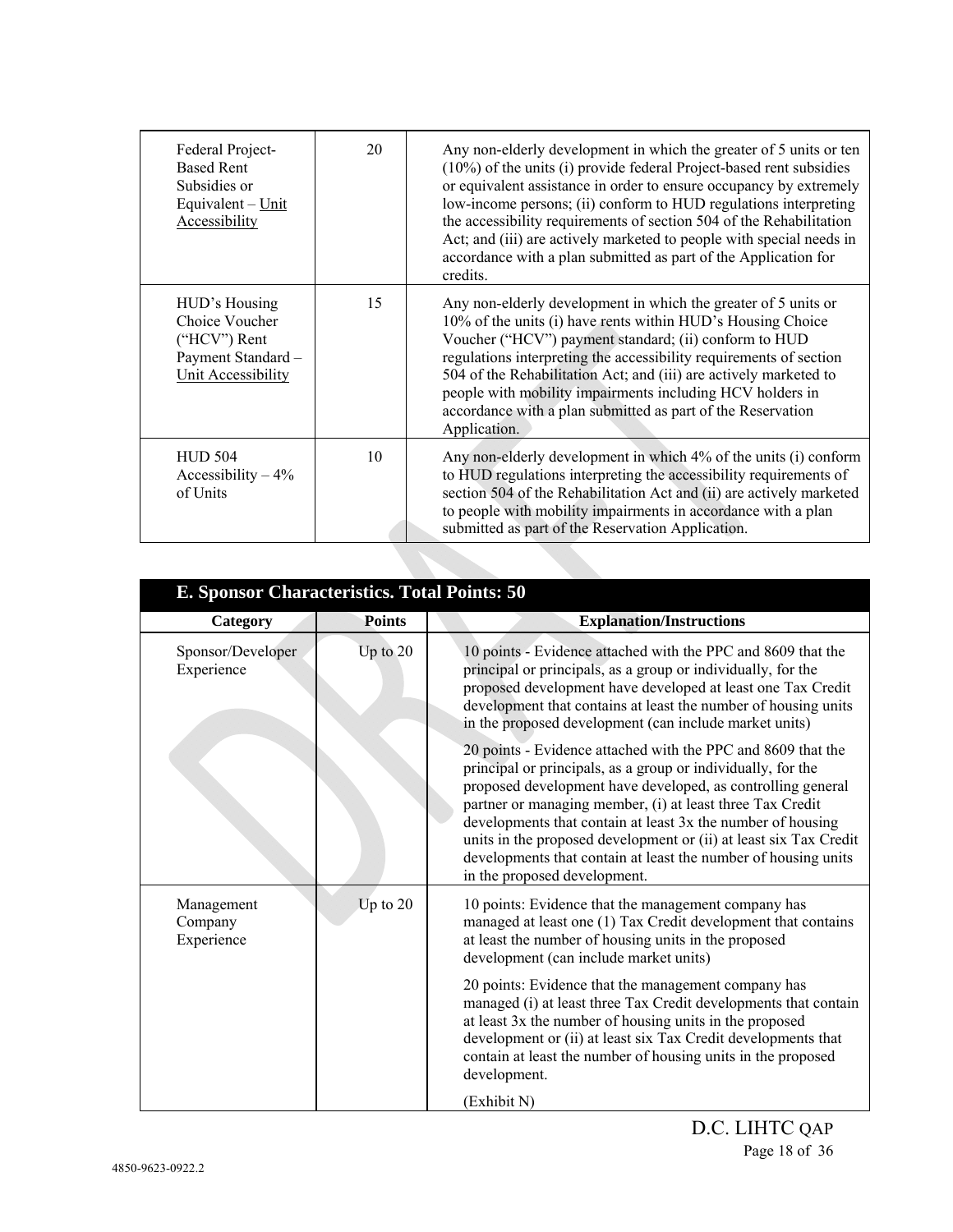| E. Sponsor Characteristics. Total Points: 50                                              |               |                                                                                                                                                                                                                                                                                                                       |
|-------------------------------------------------------------------------------------------|---------------|-----------------------------------------------------------------------------------------------------------------------------------------------------------------------------------------------------------------------------------------------------------------------------------------------------------------------|
| Category                                                                                  | <b>Points</b> | <b>Explanation/Instructions</b>                                                                                                                                                                                                                                                                                       |
| Local/Small and<br>Disadvantaged<br><b>Business Enterprise</b><br>Involvement             |               | Evidence (Exhibit P) of specific and significant involvement by<br>a LSDBE.                                                                                                                                                                                                                                           |
| Fair Housing<br><b>Accessibility First</b><br>Certification by the<br>Architect of Record |               | Evidence that the proposed development's architect of record<br>has completed the Fair Housing Accessibility First Program<br>offered by HUD or an equivalent organization. To document,<br>submit the Certificate of Completion, showing the certified<br>individual's name, along with the Architect's Certificate. |

| F. Efficient Use of Resources. Total Points: 75 |               |                                                                                                                                                                                                                                                                                                                                                                                                                                                                                                                                                                                                                                                                                                                                                 |
|-------------------------------------------------|---------------|-------------------------------------------------------------------------------------------------------------------------------------------------------------------------------------------------------------------------------------------------------------------------------------------------------------------------------------------------------------------------------------------------------------------------------------------------------------------------------------------------------------------------------------------------------------------------------------------------------------------------------------------------------------------------------------------------------------------------------------------------|
| Category                                        | <b>Points</b> | <b>Explanation/Instructions</b>                                                                                                                                                                                                                                                                                                                                                                                                                                                                                                                                                                                                                                                                                                                 |
| Cost Per Unit                                   | Up to $75$    | Up to 75 points will be awarded based on the percentage by<br>which the cost per low-income housing unit type for a given<br>property is less than the highest per unit type cost. The cost<br>per unit type for the proposed property will be determined by<br>dividing the total development costs, as adjusted, by the total<br>heated residential square feet area. The cost calculation will<br>exclude land cost, tap fees and operating reserves. This cost<br>per square foot will then be multiplied by the average unit<br>square footage for each unit type. This average cost per unit<br>type will then be used in the following equation:<br>(Subject cost per Unit Type x % of Unit Type) x 75 pts<br>Highest cost per Unit Type |

| G. Bonus Points. Total Points: 175                     |               |                                                                                                                                                         |
|--------------------------------------------------------|---------------|---------------------------------------------------------------------------------------------------------------------------------------------------------|
| Category                                               | <b>Points</b> | <b>Explanation/Instructions</b>                                                                                                                         |
| Units rent-<br>restricted at or<br>below $40\%$ of the | Up to $10$    | For each percentage point of housing units in the proposed<br>development which are restricted to rents at or below 40% of the<br>AMGI (up to $10\%$ ). |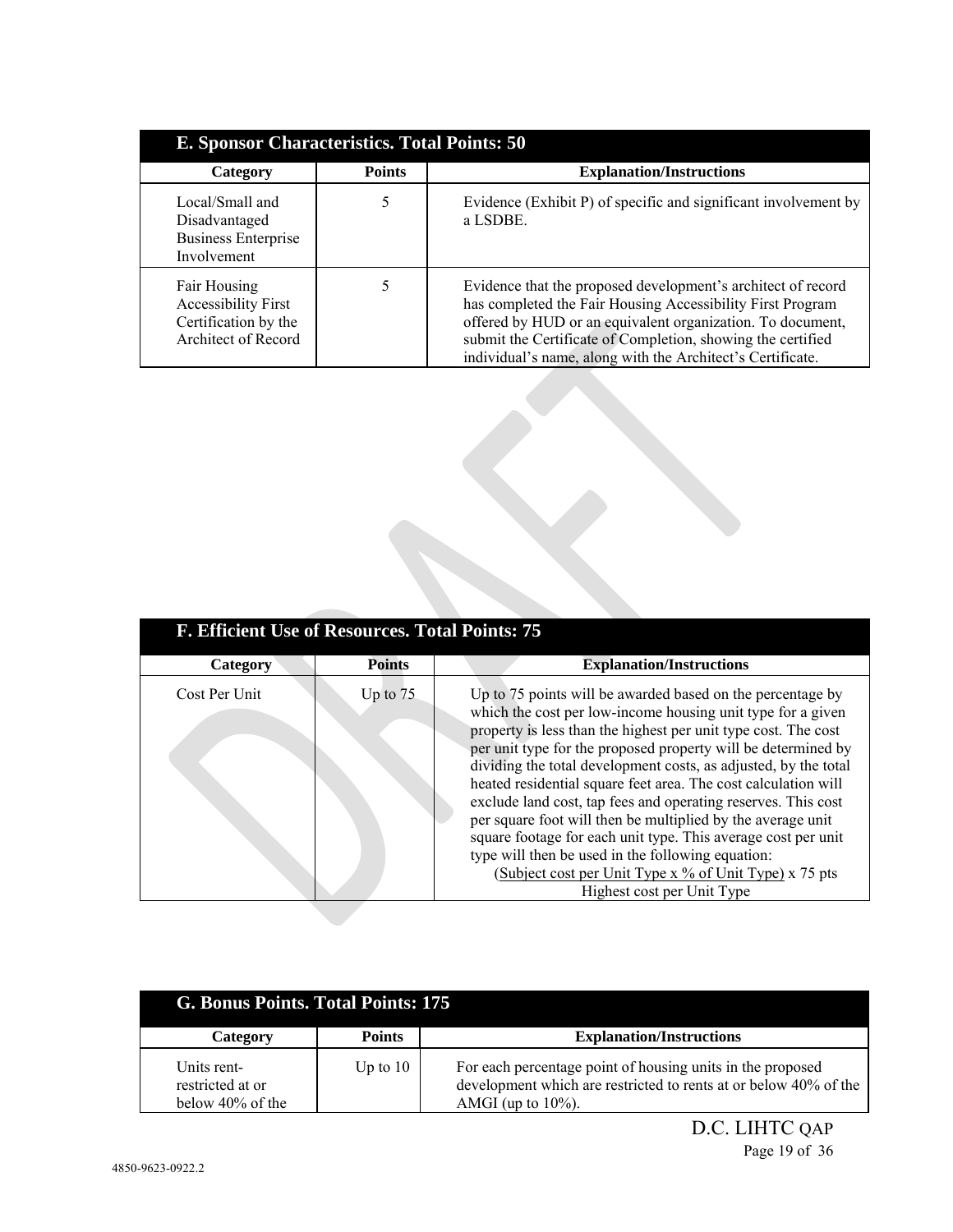| G. Bonus Points. Total Points: 175                                                                                                         |               |                                                                                                                                                                                                                                                                                                                                                                                                                                                                                                                                                                                                                                                                                                                                                                                                                                                                   |
|--------------------------------------------------------------------------------------------------------------------------------------------|---------------|-------------------------------------------------------------------------------------------------------------------------------------------------------------------------------------------------------------------------------------------------------------------------------------------------------------------------------------------------------------------------------------------------------------------------------------------------------------------------------------------------------------------------------------------------------------------------------------------------------------------------------------------------------------------------------------------------------------------------------------------------------------------------------------------------------------------------------------------------------------------|
| Category                                                                                                                                   | <b>Points</b> | <b>Explanation/Instructions</b>                                                                                                                                                                                                                                                                                                                                                                                                                                                                                                                                                                                                                                                                                                                                                                                                                                   |
| <b>AMGI</b>                                                                                                                                |               |                                                                                                                                                                                                                                                                                                                                                                                                                                                                                                                                                                                                                                                                                                                                                                                                                                                                   |
| Units that are both<br>rent and income<br>restricted and<br>occupancy-restricted<br>to households at or<br>below 50% of the<br><b>AMGI</b> | Up to $50$    | Commitment by the Applicant to impose income limits on the<br>low-income housing units throughout the extended use period<br>(as defined in the IRC) below those required by the IRC in order<br>for the development to be a qualified low-income development.<br>Applicants receiving points under this 50-point category may<br>not receive points in the following 20 point category.<br>The product of $(i)$ 50 points multiplied by $(ii)$ the percentage of<br>housing units in the proposed development both rent-restricted<br>to and occupied by households at or below 50% of the AMGI.                                                                                                                                                                                                                                                                 |
| Units that are rent-<br>restricted at or below<br>50% of the AMGI<br>and income-<br>restricted at or below<br>60% of the AMGI              | Up to 20      | The product of $(i)$ fifteen $(15)$ points multiplied by $(ii)$ the<br>percentage of housing units in the proposed development rent-<br>restricted at or below 50% of the AMGI.<br>Applicants receiving points in this 20-point category may not<br>receive points under the above 50-point category.                                                                                                                                                                                                                                                                                                                                                                                                                                                                                                                                                             |
| <b>Extended Use</b><br>Restriction                                                                                                         | 15 or 30      | • 15 points - Applications documenting that the owner will<br>maintain the low-income units in compliance for 10 years over<br>the standard 30-year extended use period (40 years of total<br>compliance)<br>• 30 points - Applications documenting that the owner will<br>maintain the low-income units in compliance for 20 years over<br>the standard 30-year extended use period (50 years of total<br>compliance)                                                                                                                                                                                                                                                                                                                                                                                                                                            |
|                                                                                                                                            |               | If points are requested for extended compliance, no points will<br>be awarded for a purchase option or right of first refusal.                                                                                                                                                                                                                                                                                                                                                                                                                                                                                                                                                                                                                                                                                                                                    |
| Nonprofit or LHA<br><b>Purchase Option</b>                                                                                                 | 0 or 60       | A recordable purchase option or right of first refusal to a<br>qualified nonprofit or the DC Housing Authority for the transfer<br>of the property at the end of the minimum 15-year Compliance<br>Period. The qualified nonprofit must have a minimum of 10%<br>ownership in the general partnership for the full 15-year<br>Compliance Period to qualify for these points. The acquisition<br>price shall be limited to outstanding debt and exit taxes. Points<br>under this category are not available to Applicants receiving<br>points for extended compliance. If, during the document review<br>and scoring process, DHCD determines that the nonprofit is not<br>a qualified nonprofit or local housing authority, the Applicant<br>may submit a request to select one of the extended compliance<br>options, and DHCD may award the appropriate points. |
| Homeownership<br>Option                                                                                                                    | $0$ or $5$    | 5 points if the DC Housing Authority or qualified nonprofit<br>organization with a purchase option or right of first refusal<br>submits a homeownership plan satisfactory to DHCD, in which,<br>Housing Authority or qualified nonprofit organization commits<br>to sell the units in the development to tenants. The plan should<br>be submitted with the Reservation Application.                                                                                                                                                                                                                                                                                                                                                                                                                                                                               |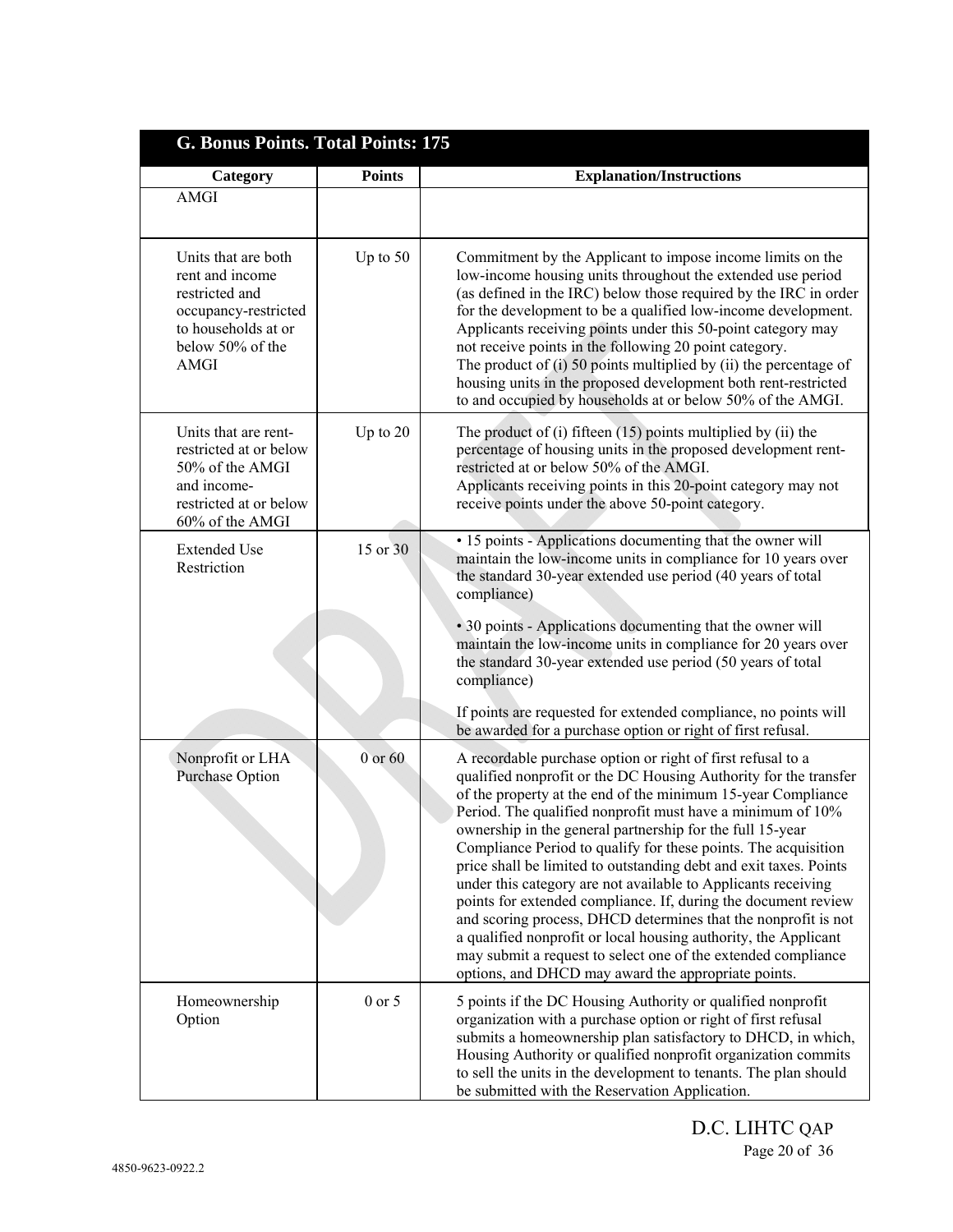\*\*For purposes of determining scores in the above categories, percentages will be calculated using only tax credit units so as not to penalize mixed-income properties.

# **UNDERWRITING GUIDELINES**

Projects that have met the threshold requirements that have been rated and ranked against the selection criteria will also be evaluated to determine the amount of LIHTC that is needed for the feasibility and viability of the Project. DHCD will calculate the maximum LIHTC for which Projects are eligible for and the minimum required LIHTC needed for feasibility and viability. In no event will more than One Million Dollars (\$1,000,000.00) of LIHTC be allocated to one (1) Project.

Underwriting will be performed on a Project at three (3) stages: 1) prior to the time a reservation is awarded, 2) at Allocation Carryover, and 3) before a Form 8609 is issued evidencing the allocation of LIHTC. Sponsor/Developers will be required to file an updated pro forma at each stage of the Tax Credit process. In addition, the Sponsor/Developer must supply the following information:

#### **Project Financial Information**

The Application requires the Sponsor/Developer to provide information regarding Project loans, grants, equity contributions, the anticipated funds to be received from syndicators, equity partners or private funding sources for purchase of the Tax Credits, enterprise zone benefits, and any other type of financing or contributions that are relevant to the economic feasibility of the Project.

#### **Operating Reserves**

Projects are required to establish an operating reserve equal to three (3) months of projected operating expenses plus "must-pay" debt service payments. Such reserves must be maintained for five (5) full years' commencing after the Project has reached stabilized occupancy. The Application requires the Sponsor/Developer to include a narrative explaining how the operating reserve will be established.

The requirement for an operating reserve may be satisfied if the Sponsor/Developer utilizes the operating reserve required by the Project lenders or investors provided that the reserve is equal to or greater than the reserve required by this Section. The reserve may be funded using an irrevocable letter of credit, which may be released at the end of the five year period described above.

#### **Replacement Reserves**

Projects are required to establish a replacement reserve account by making monthly deposits equal to \$400.00 per unit per year for new construction, and \$500.00 per unit per year for rehabilitation Projects. The Application requires a narrative explaining how the replacement reserve will be escrowed and used. The replacement reserve must be shown on the pro forma.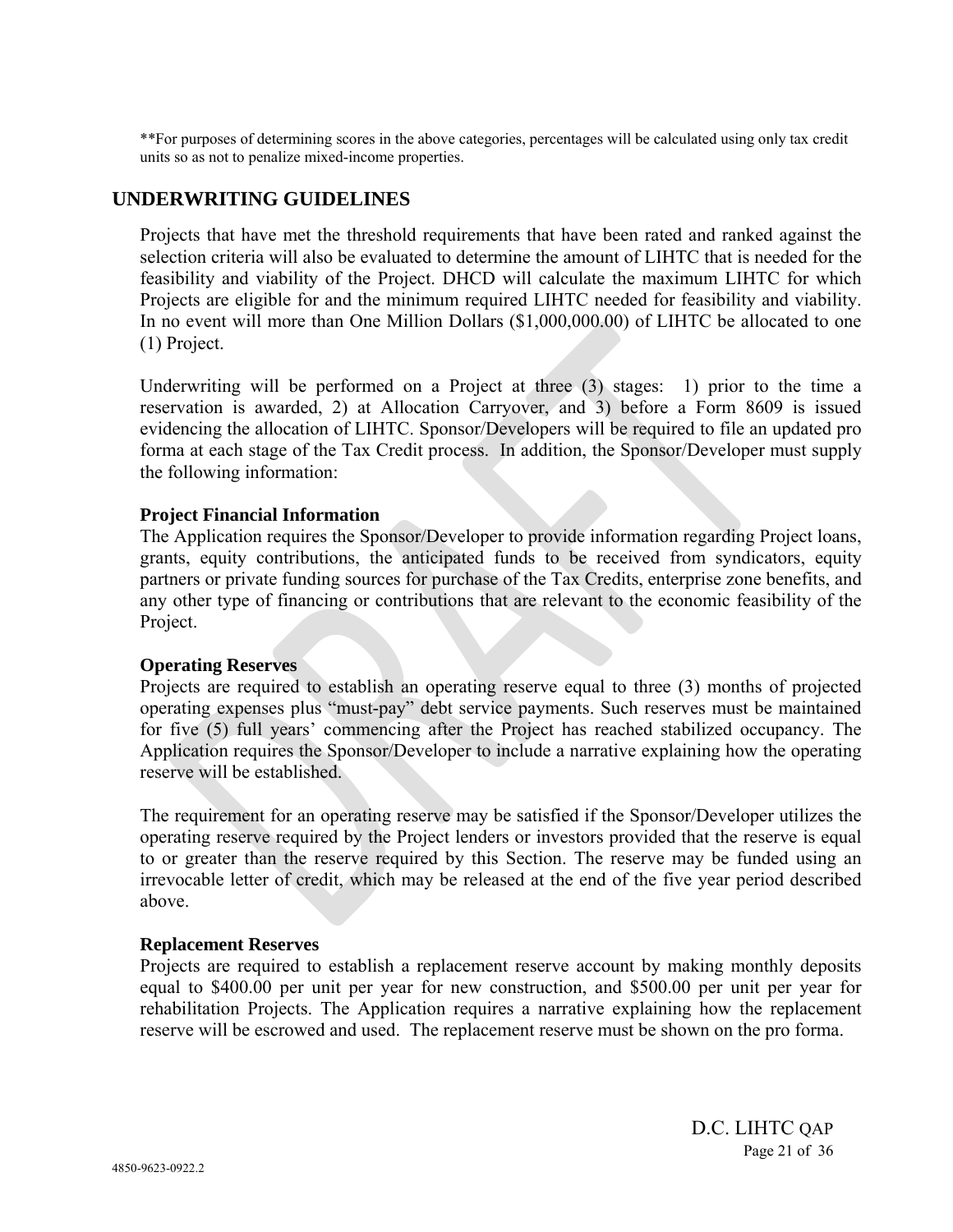The requirement for the replacement reserve is a compliance issue and may be satisfied using the terms and conditions of the replacement reserve required by lenders or other funds financing the Project provided the reserve is equal to or greater than the reserve required by this Section.

Sponsor/Developers are required to submit to DHCD a verification that the terms and conditions of the replacement reserve required by lenders or other funds financing the Project has or will be satisfied at the time a building is placed in service.

For rehabilitation Projects, a capital needs assessment or comparable engineering report will be required before closing in order to establish a final amount for the reserve for replacement deposit. For all Projects, the Department reserves the right to adjust the replacement reserve based on a new capital needs assessment every five (5) years.

# **Limits on Developer and Builder Fees**

The Sponsor/Developer's fee includes all fees paid to processing agents and development consultants. The developer's fee may not exceed \$2.5 million. For Projects with developer's fees in excess of \$2.5 million, sponsors must submit a request for a waiver that includes a detailed explanation for the increased developer's fee. DHCD will evaluate waiver requests on a case-by case basis. If the Sponsor/Developer fee, consultant fee or builder fee limits are in excess of the limits imposed, DHCD will make the appropriate adjustments during the underwriting phase of the evaluation of the Application.

| <b>Type of Project</b> | <b>Development</b><br><b>Costs Less</b> | <b>Development</b><br>Costs         |
|------------------------|-----------------------------------------|-------------------------------------|
|                        | or Equal to<br>\$10,000.000             | <b>Greater Than</b><br>\$10,000.000 |
| New Construction       | 15%                                     | 10%                                 |
| Acquisition            | 5%                                      | 2.5%                                |
|                        |                                         |                                     |

#### **Other Fees**

| Category                        | <b>Limitation</b>                               |
|---------------------------------|-------------------------------------------------|
| Builder's Profit                | $5\%$ to 10% of the net construction costs      |
| Builder's Overhead              | $2\%$ to $3\%$ of the net construction costs    |
| <b>General Requirements</b>     | $5\%$ to 10% of the net construction costs      |
| <b>Architect Design</b>         | $2\%$ to 5% of the construction contract        |
| <b>Architect Administration</b> | $1\%$ to $3\%$ of the net construction contract |

# **Debt Service Coverage Ratio**

In order to receive a Tax Credit Reservation, Sponsors/Developers must present a Project that can meet its debt service requirements. The Debt Service Coverage Ratio for each year must be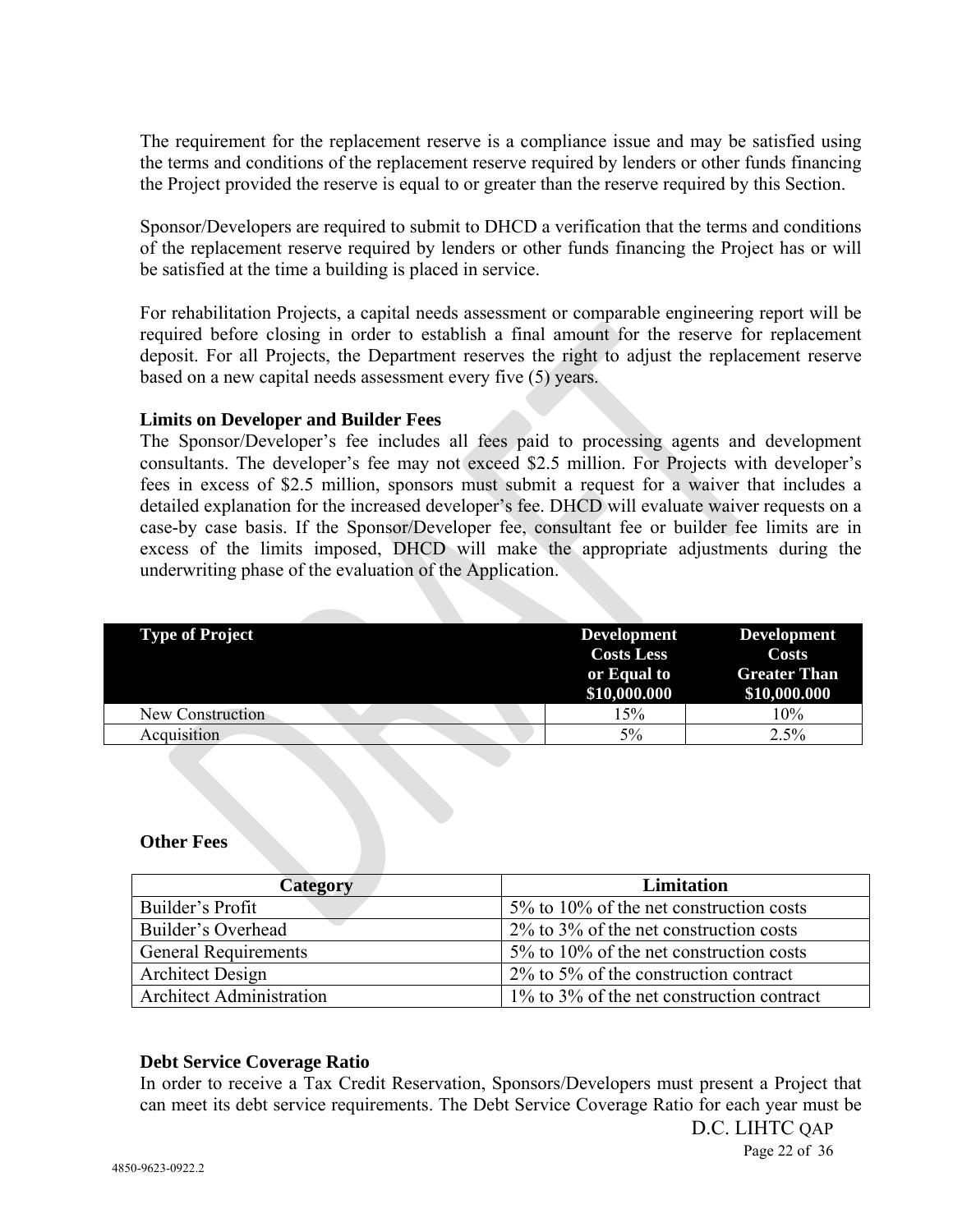shown on the pro forma cash flow statement. In order to satisfy this requirement, the Project's Debt Service Coverage Ratio for years two (2), three (3) and four (4) of the Compliance Period must exceed one hundred ten percent (120%). The Sponsor/Developer must provide a narrative to justify any deviation.

#### **Annual Rent, Expense Trends and Vacancy Rates**

The Sponsor/Developer must assume and select the annual rent trend, expense trend and vacancy rate for underwriting the Project. The Sponsor/Developer also must provide a narrative justification for the election of the factors. In addition, the pro forma must reflect the Project's ability to maintain a positive cash flow for fifteen (15) years.

#### **Subsidy Layering Review**

For Projects that combine HUD housing assistance with Tax Credits, HUD has delegated subsidy layering review to DCHFA to ensure that the Ownership Entity does not receive excessive government subsidies. HUD and DCHFA have entered into a Memorandum of Understanding ("MOU") governing the procedures that DCHFA must follow when undertaking the subsidy layering review.

DCHFA also will complete the subsidy layering review for applicable Projects after the Sponsor/Developer and HUD submit relevant documentation for review at carryover. This information includes the results of HUD's underwriting analysis, the Sponsor/Developer's proposed development costs, and information concerning any syndication of the Project. DCHFA will undertake the subsidy layering review for each Project after completion of HUD's and DHCD's underwriting, if applicable. HUD has established safe harbor and ceiling standards for specific Project costs. When evaluating Projects under HUD's guidelines, DCHFA may apply the safe harbor standards unless the Sponsor/Developer can show that Projects meet certain criteria making them eligible for the increased ceiling standards. To be considered for the higher ceiling standards, Projects must be either high risk or small developments (30 units or less)

DCHFA will complete a second subsidy layering review at the time the IRS Form 8609 is issued for the Project.

DHCD and DCHFA reserve the right, without amending this QAP, to amend the subsidy layering procedures as necessary to comply with changes in applicable Federal law or regulations, HUD guidelines or the MOU, HOME and CDBG funding when combined solely with Tax Credits do not trigger the subsidy layering review process.

# **Unit Cost Cap**

The per unit replacement cost of tax credit Projects may not exceed the HUD  $221(d)(3)$  high cost mortgage limits by bedroom size, which are outlined in an attachment to the Application. The Department will consider a higher unit cost if requested by a sponsor and the basis for the additional cost certified by a Certified Engineer or Architect. DHCD, in its sole discretion, may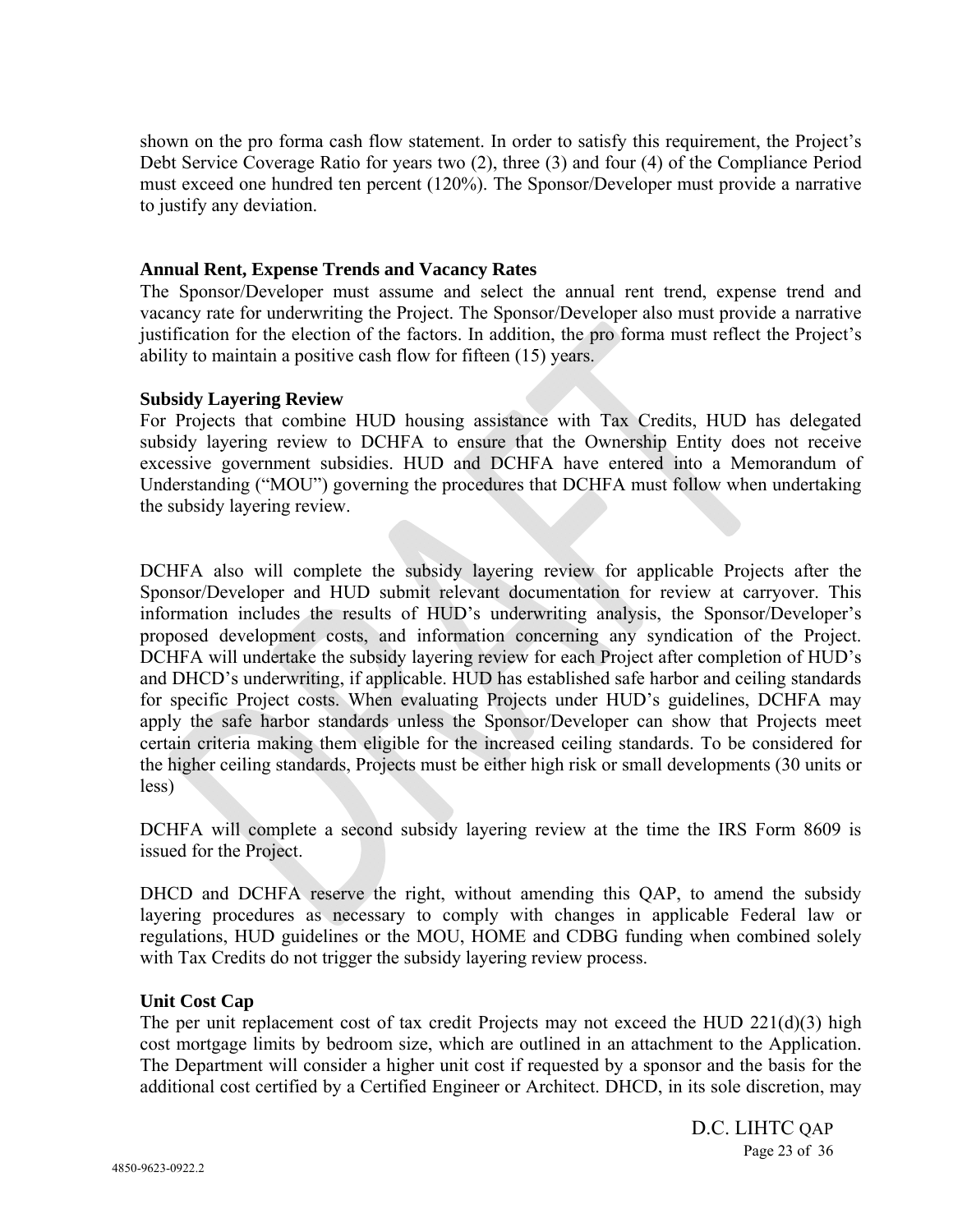make exceptions on a case-by-case basis. Projects receiving Federal Historic Rehabilitation tax credits will be allowed to deduct the residential portion of the historic tax credit from the Project costs to allow for stricter rehabilitation standards. DHCD may, on a case-by-case basis, allow a Project receiving historic rehabilitation tax credits or participating in HUD's portfolio reengineering program to exceed the unit cost cap.

Portfolio re-engineering Projects should include a copy of the Project's physical condition assessment to demonstrate the potential unit cost. However, total adjusted eligible basis (before qualified census tract adjustment) will be limited to the HUD  $221(d)(3)$  high cost mortgage limits in any case. Affordable Assisted Living Projects are allowed an exceptional per unit cost of 120% of the HUD 221(d)(3) high cost mortgage limits. Tax-exempt bond Projects funded under Section 3 are exempt from this Section.

# **Underwriting Review**

LIHTC Equity Projections- DHCD will evaluate the reasonableness of the proposed syndication value of the LIHTC based on current market conditions. Evaluation of the market will be based on current syndication proposals and information on the status of funds from various national syndication firms.

Special Target Areas - Federal law permits jurisdictions to calculate and reserve a greater amount of LIHTC than normally calculated on the Eligible Basis for Projects in certain areas. These areas are known as Qualified Census Tracts (QCT) and Difficult Development Areas (DDA). QCT's are areas in which 50% of the population has incomes of less than sixty percent (60%) of the area median or which has a poverty rate of a least twenty-five percent (25%). A listing of QCT's for the District is available from the HUD website. Difficult Development Areas (DDA) are those areas designated by HUD because of high construction, land and utility costs relative to the area median income. The Eligible Basis for Projects in these areas may be increased by up to thirty percent (30%). A higher LIHTC may be calculated and reserved where Federal law permits and where the feasibility analysis indicates the need for the additional LIHTC.

As authorized by and to the extent permitted by Section  $42(d)(5)(B)(v)$  of the IRC, enacted by "The Housing and Economic Recovery Act of 2008", HR 3221, the Department may increase the eligible basis of Projects by up to 30% ("Basis Boost"), if the Department determines that the Project or a building in the Project needs the basis boost to be financially feasible. In making the decision, the Department will consider one or more of the following:

- (a) The impact of the additional Basis Boost on a Project's need for funds for Preservation Housing.
- (b) Projects that are located in high land/ acquisition cost area.

The Department may make a determination that the Project is eligible for a Basis Boost described above on its own initiative at any time, based on its review of the Project's sources and uses, or upon request by the applicant. An applicant's request must be submitted with the application for Tax Credits.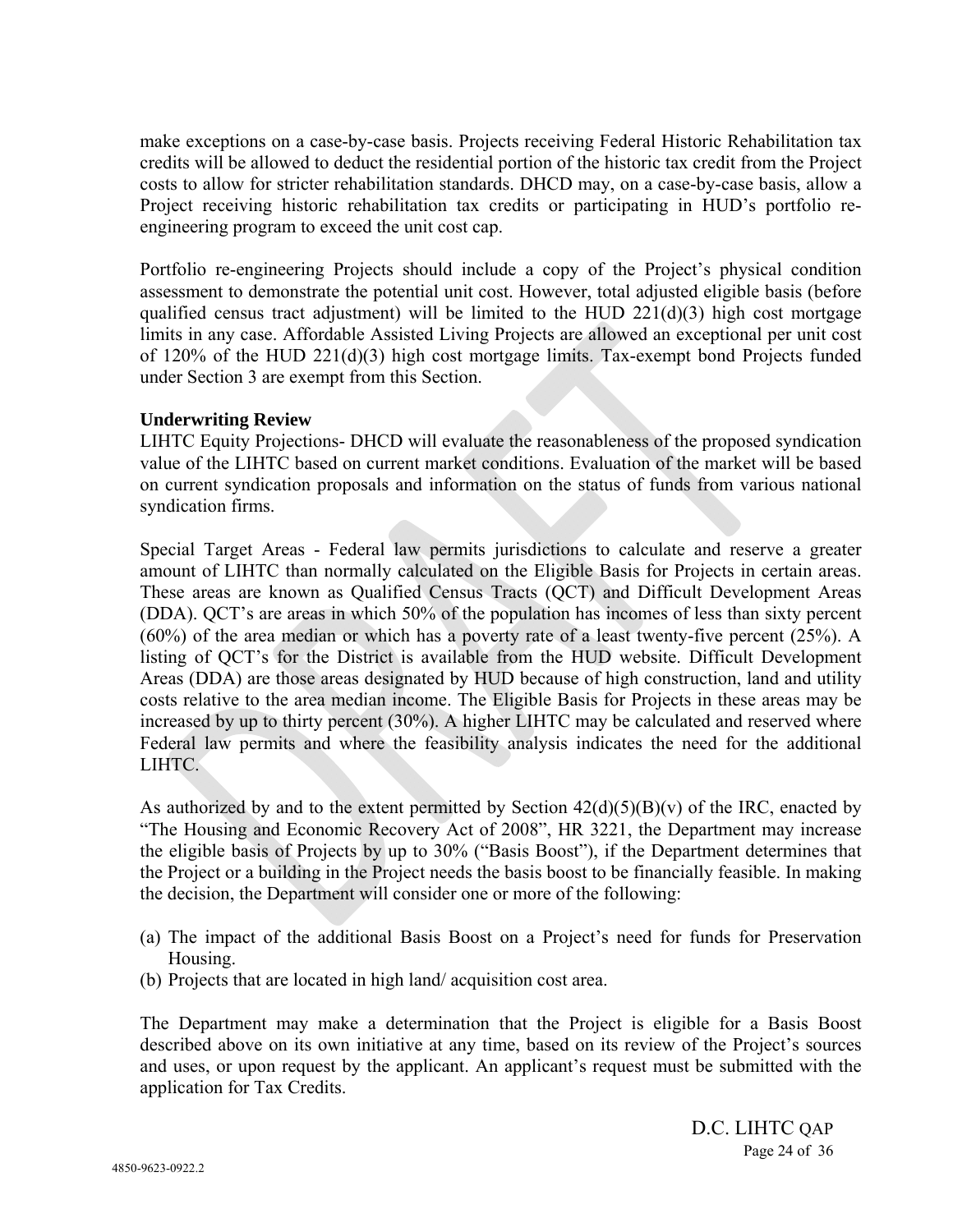Projects receiving a 30% Basis Boost because of location in Qualified Census Tract (QCT) or Difficult Development Area (DDA) are not eligible to receive the Department's Basis Boost.

# **RESERVATIONS**

The Reservation is a conditional commitment of LIHTC and, therefore, does not meet the definition of a binding allocation as stated in Section 42 of the IRC. Once the conditions of the Reservation Agreement have been met, the Sponsor/Developer will receive a binding allocation agreement that meets all requirements as set forth in Section 42 of the IRC. Reservations will be made based on DHCD's rating and ranking of the Projects and the availability of resources. DHCD's Director will issue reservation of LIHTC Letters to the selected applicants.

# Surplus Reservations

In the event that the supply of LIHTC, in a given year, exceeds the demand in the initial round, those surplus Tax Credits may, at the sole discretion of the Director of DHCD, be reserved in the following order of priority, without the need for an advertised competitive round.

(1) To the Director's Special Initiatives program for stimulating development in any targeted area;

(2) To a Project(s) that received a reservation from a prior year LIHTC, that has sufficient Eligible Basis to qualify for additional Tax Credits and that needs additional Tax Credits in order to complete the Project's funding in a manner that creates financial feasibility and economic vitality;

(3) For Projects that are in a high state of readiness and have sufficient Eligible Basis and the Project needs LIHTC in order to complete the Project's funding in a manner that creates financial feasibility and economic vitality;

(4) For Projects that have sufficient Eligible Basis and are located in a strategic development zone and the Project needs LIHTC's in order to complete the Project's funding in a manner that creates financial feasibility and economic vitality.

# Forward Reservation

Under certain conditions, a Project may be eligible to receive a Reservation of LIHTC from the District's Per-Capita Credit ceiling for future years (known as a Forward Reservation). To receive a Forward Reservation, Project Sponsor/Developer must agree to comply with all conditions imposed by DHCD and the IRS. The following types of Projects may receive Forward Reservations from future years' LIHTCs.

# Projects Unable to Meet Deadlines

Some Project(s) that have already received Reservations are not able to meet time schedules of the Reservation, and such Projects may be deemed by the Director to be essential to DHCD's strategic plan or mission. In this event the previous Reservation may be voided and, at the sole discretion of the Director, a Reservation from future years may be substituted for the LIHTC reserved under the voided Reservation.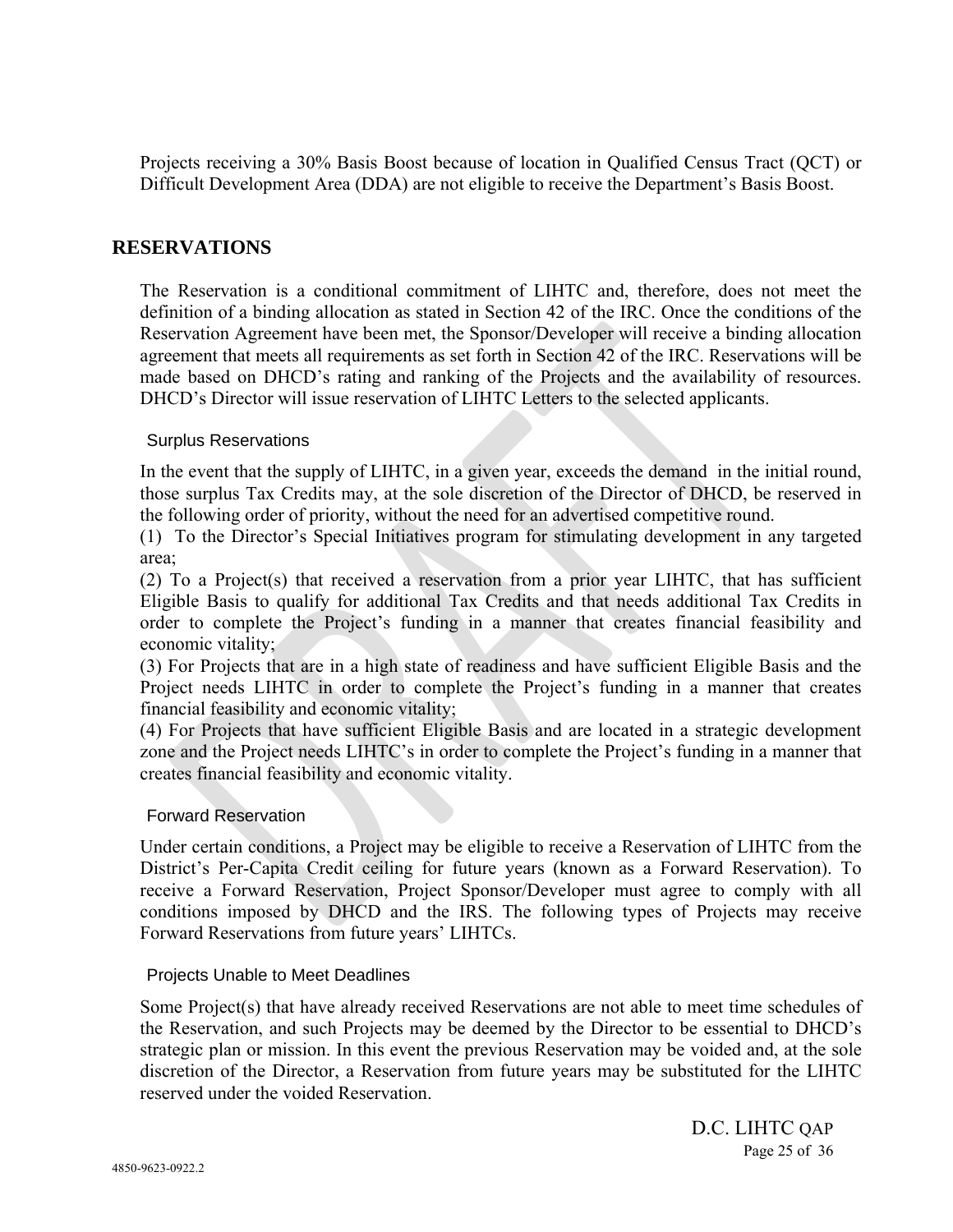#### Insufficient LIHTC

A Forward Reservation may be approved for a Project that ranked high enough in a round of competition for an award, but for which there is insufficient remaining LIHTC's that can be allocated in the current year.

#### Multiple Year Reservations

For Projects that require more than \$400,000 of annual LIHTC and/or reservations would be more appropriately staged over two or more years, DHCD may agree to reserve, subject to availability, LIHTCs from a future year(s). DHCD will determine if the benefits to the District are sufficient to warrant the issuance of a Forward Reservation. In most cases this determination will rely most heavily on the following factors: (1) whether the Sponsor/Developer request for LIHTC is large enough to eliminate the availability of LIHTC to other competitive applicants, and (2) if the scope of the rehabilitation or construction is such that it is unlikely that the entire Project can be "placed in service" within the time constraints imposed under the IRC.

# **ALLOCATIONS**

Sponsors/Developers who meet the requirements of the Reservation Agreement shall receive binding allocation agreements that meet all qualifications required under Section 42 of the IRC. Sponsor/Developer must incur more than ten percent (10%) of the reasonably anticipated basis within 10 months of Tax Credit Allocation and then place the Project in service no later than the end of the second year following the year of the binding allocation. Failure to meet these requirements will result in the loss of the LIHTC for the Project.

Reservation Agreements will identify a date certain by which Sponsor/Developer must certify that Projects have been placed in service or, at a minimum, that more than ten percent (10%) of the reasonably anticipated basis of the Project has been incurred. If Sponsor/Developer has not met either of these requirements, the Reservation may be cancelled. Any LIHTC available from cancelled Reservations will be awarded to other Projects or carried forward in the District's unallocated pool.

# Carryover Allocation Evaluation

Sponsors/Developers who have received a LIHTC Reservation must submit an application for a Carryover Allocation to DHCD. To issue the Carryover Allocation, DHCD must receive documentation and certification concerning the costs incurred as well as evidence that all application and reservation fees have been paid. Sponsors/Developers must submit a certification from a third party attorney that includes an itemization of the Project's reasonably expected basis and the costs incurred. The application must be accompanied by a check for the allocation fee.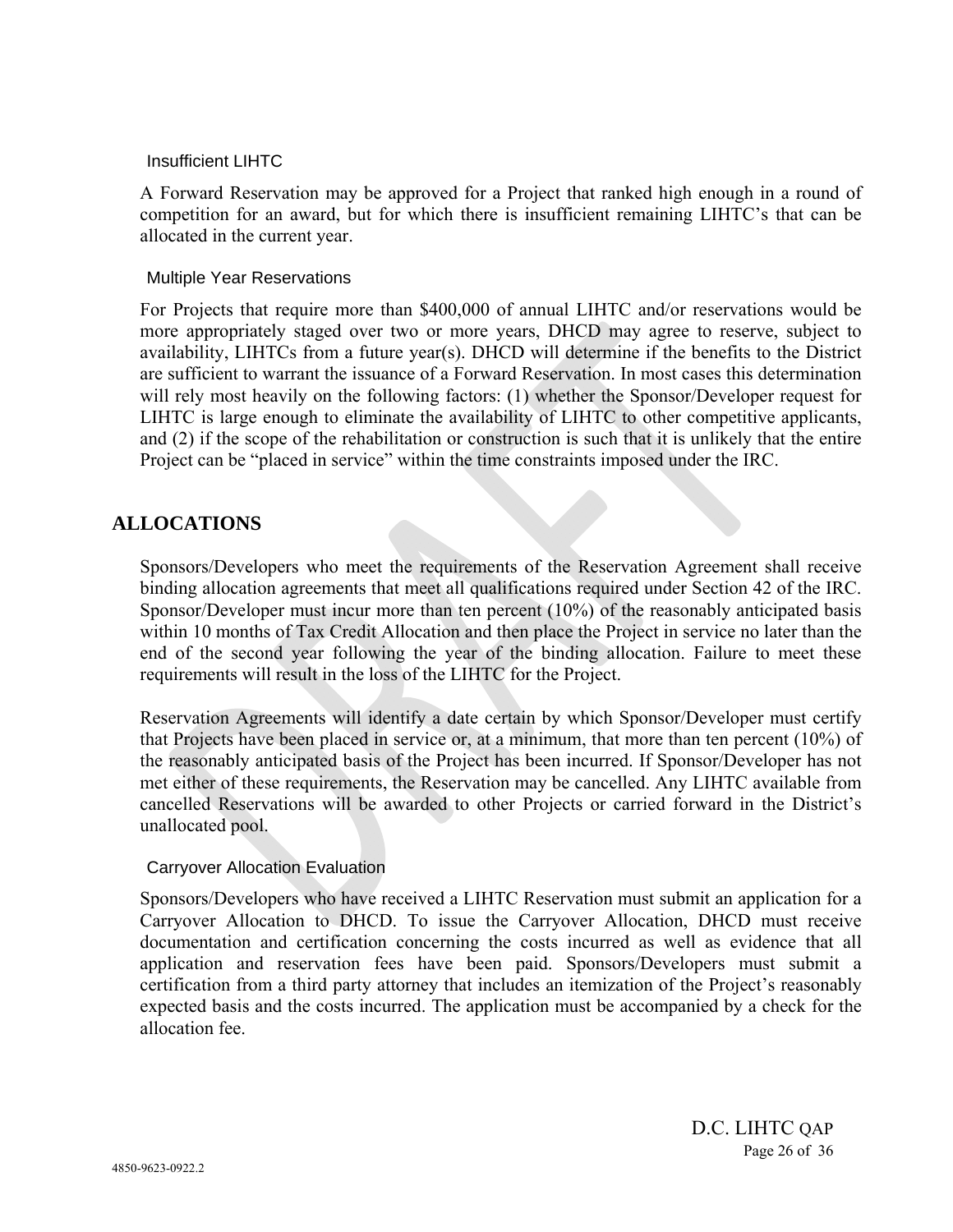# Placed-in-Service Evaluation

At the time buildings are placed in service, DHCD will complete a final evaluation of the Project to determine the amount of LIHTC needed to make the development feasible. Only the amount needed for financial feasibility and economic viability will be allocated. Any additional LIHTC previously allocated to Projects, above and beyond this amount, will be returned to DHCD.

Before the IRS Form 8609 can be issued, DHCD must receive, review and approve the documentation specified below.

1. Revised Application **–** An updated application adjusting the development budget to the sources and uses reflected on the cost certification and incorporating all changes in the development team and management group.

2. Date Project Placed in Service - Occupancy permits and licenses or other evidence of completion satisfactory to DHCD for each building within the Project.

3. Cost Certification - A cost certification prepared by the Sponsor/Developer's attorney or certified public accountant detailing the total sources and uses of funds. (For Projects insured by the Federal Housing Administration ("FHA"), the Federal cost certification may be substituted if it includes the total sources and uses of funds for the Project.)

4. Eligible Basis - A statement of the computation of the Project's development costs that qualify as eligible cost per IRC Section 42.

5. Limited Partnership Agreement - A copy of the executed limited partnership agreement including all attachments and exhibits executed by all parties to the agreement.

6. Extended Use Covenant - A copy of the document that extends and restricts the use of the property with evidence that it has been legally recorded.

7. Allocation Fee - The appropriate Allocation fee as described above.

# **MONITORING FOR COMPLIANCE**

DHCD will monitor each Project to make sure that owners comply with all Federal and District LIHTC provisions. The Compliance Period is for fifteen (15) years beginning with the first  $(1<sup>st</sup>)$ taxable year of the building's credit period and is extended over a concurrent fifteen (15) year period by the restrictive covenants for a total of thirty (30) years. Monitoring procedures have been established by DHCD which include provisions for record-keeping and retention, certification, review, inspection; and notification of non-compliance. These procedures are provided in detail in the DHCD LIHTC Compliance Manual (CM).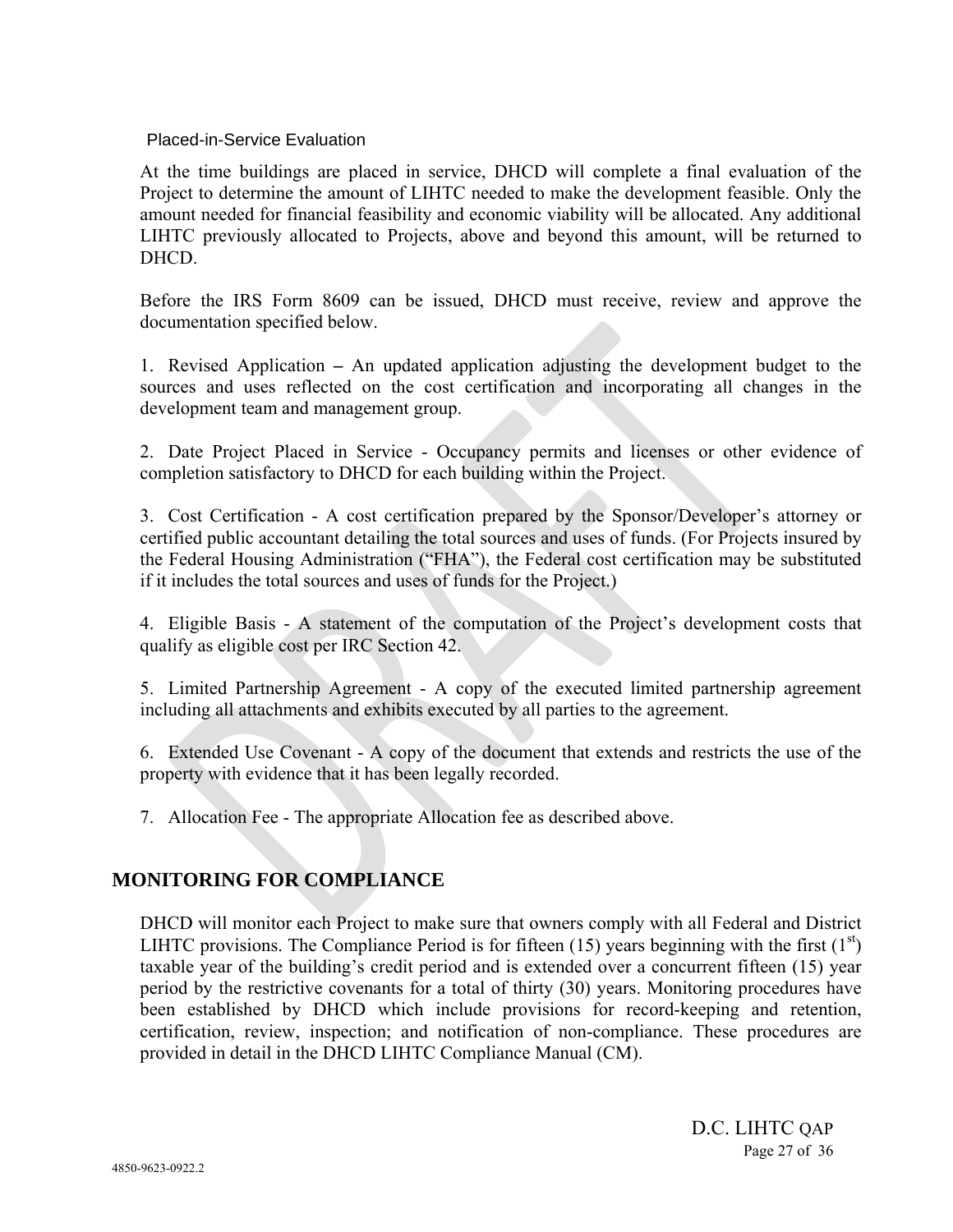# Record Keeping and Retention

For each qualified low-income building in the Project, Project owners must maintain records that provide specific information for each year of the Compliance Period. The failure to maintain these records or otherwise comply with the requirements as set forth in the CM may result in the issuance of IRS Form 8823 and the eventual recapture of Tax Credits. All applicants are urged to review the CM and to require that Project property managers have a thorough knowledge of the requirements under Section 42 of the IRC and the CM. All Project owners must certify that the Project will be able to send and receive data electronically and must provide and maintain a current electronic address.

# Notification of Non-compliance

DHCD will promptly notify Project owners in writing in the event that its monitoring reveals that the Project is in non-compliance. This notice will provide a cure period of up to 90 days from the date of the notice during which time the owner must bring the Project into compliance. Failure to cure a condition of non-compliance may result in recapture of the LIHTC. All incidents of non-compliance must be reported to the IRS on Form 8823 notwithstanding the resolution of compliance issues. For good cause, DHCD may grant an extension of the cure period for up to an additional six months.

# **DEFINITIONS**

The following capitalized terms shall have the meanings set forth herein unless context clearly requires a different meaning.

1. **Accessibility**: Buildings used by the public, accessible to, and functional for, the physically handicapped, to go through and within their doors, without loss of function, space, or facility where the public is concerned.

2. **Accessible Route**: A continuous unobstructed path connecting all accessible elements and spaces in a building or facility that can be negotiated by a severely disabled person using a wheelchair and that is also safe for and usable by people with other disabilities. **Interior Accessible Routes** may include corridors, floors, ramps, elevators, lifts, and clear floor space at fixtures. **Exterior Accessible Routes** may include parking, access aisles, curb ramps, walks, ramps and lifts.

3. **Affiliate:** A corporation, partnership, joint venture, limited liability company, trust, estate, association, cooperative or other organization or entity of any nature whatsoever that directly, or indirectly through one or more intermediaries, Controls, is Controlled by, or is under common Control with any other person, and specifically shall include parent companies or subsidiaries.

4. **Applicable Fraction**: The fraction used to determine the Qualified Basis of the qualified low-income building, which is the smaller of the unit fraction or the floor space fraction, as defined more fully in IRC Section 42(c)(1).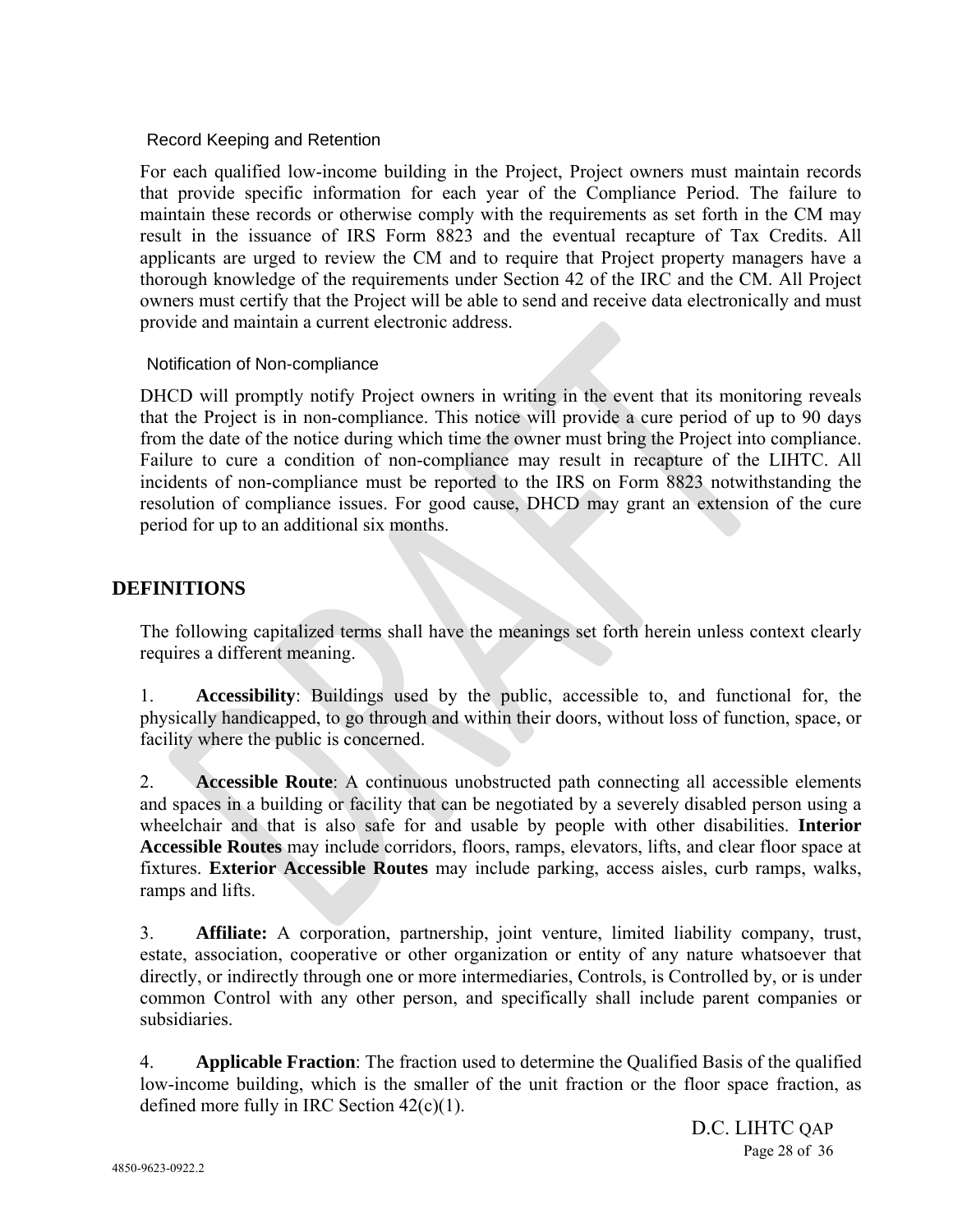5. **Applicable Percentage**: The percentage multiplied by the Project's Qualified Basis to determine the annual Tax Credit available to the Ownership Entity for each year of the Tax Credit Period and as more fully described in IRC Section 42(b).

6. **Application or Application Package**: Those forms and instructions prepared by DHCD to make a determination to allocate Tax Credits. Developers are required to use the forms contained in the Application Package. The Application must include all information required by the QAP and as may be subsequently required by DHCD.

7. **Area Median Gross Income (AMGI)**: The most current tenant income requirements published by HUD pursuant to the qualified Low-Income Housing Project requirements of IRC Section  $42(g)$ .

8. **Builder General Requirements**: Items, which will vary due to Project type, location and site conditions. This category generally includes but is not limited to supervision, job site engineering, job office expenses including clerical wages, whether on site or off site, (if for the Project,) temporary buildings, tool sheds, shops and toilets, temporary heat, water, light and power for construction, temporary walkways, fences, roads, siding and docking facilities, sidewalk and street rental, construction equipment rental (not in individual trade item costs,) clean-up and disposal of construction debris, medical and first aid supplies and temporary facilities, watchman's wages, security cost and theft and vandalism insurance signage or other barriers.

9. **Builder Overhead**: The cost of continuing operations of a building construction firm.

10. **Builder Profit**: The return anticipated for providing building construction services under competitive conditions taking into consideration on-site construction time, work performed by the builder, subcontractors and extent of subcontract work and risk and responsibility.

11. **Carryover Agreement and Allocation and Ownership Entity's election statement:**  An allocation of current year Tax Credit Reservations by DHCD pursuant to IRC Section 42(h)(1)(E) and Treasury Regulations Section 1.42-6 and the Carryover Agreement and Carryover Application filed by an Owner Entity.

12. **Code or IRC**: The Internal Revenue Code of 1986 as amended together with any applicable regulations, rules, rulings, revenue procedures, information statements or other official pronouncements issued there under by the United States Department of the Treasury or the Internal Revenue Service relating to the Low-Income Housing Tax Credit Program authorized by IRC Section 42. These documents are incorporated in the QAP by reference. A copy of the Internal Revenue Code and Treasury regulations and related information relating to this program are found in the District of Columbia Public Library and are available for review by the public.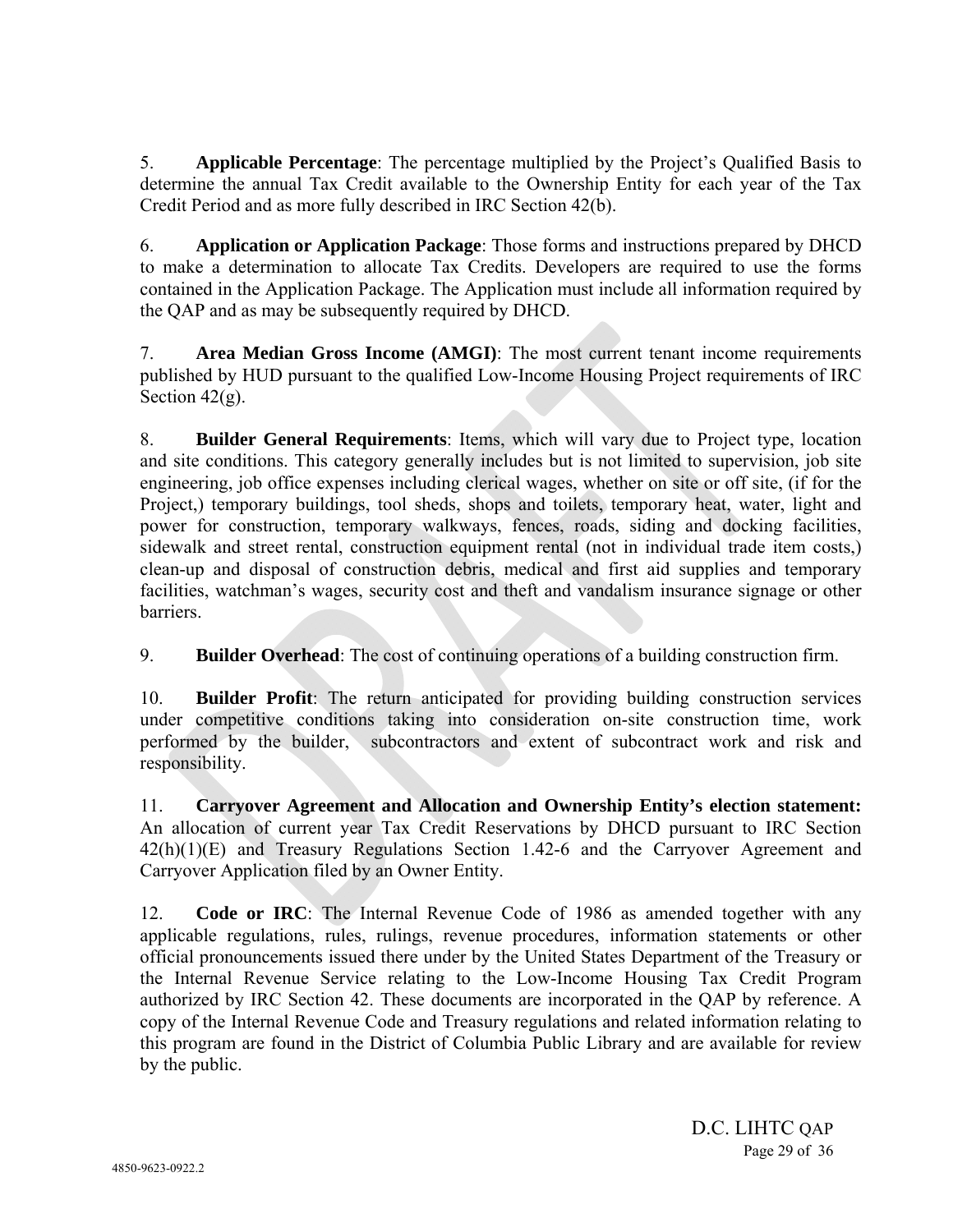13. **Compliance Period** (as defined in IRC Section 42(i)(1)): With respect to any building, the period of 15 consecutive taxable years beginning with the first taxable year of the Tax Credit Period in addition to a concurrent thirty (30) year extended use period unless extended by the Owner Entity to a longer period of time.

14. **Consultant:** A professional who provides expert advice in a particular area of knowledge.

15. **Consultant Fee:** The charge for services rendered and cost incurred by a Consultant. No entity having an identity of interest with the Sponsor/Developer may earn an additional fee for providing services that would otherwise be provided by the Developer. Consultant efforts must be directed exclusively towards serving the specific Project being proposed.

16. **Control** (including the terms Controlling, Controlled by, under common Control with, or some variation or combination of all three): The possession, directly or indirectly, of the power to direct or cause the direction of the management and policies of any Person or Affiliate thereof, whether through the ownership of voting securities, by contract or otherwise, including specifically ownership of more than 50 percent of the general partner interest in a limited partnership, or designation as a managing general partner or the managing member of a limited liability company.

17. **Debt Service Coverage Ratio**: The ratio of a property's net operating income (rental income less operating expenses and reserve payments) to foreclosable, currently amortizing debt service obligations.

18. **Developer or Sponsor/Developer:** The party acting as agent for the eventual owner or taxpayer benefiting from an award of a Tax Credit Reservation

 That party and any of its successors in interest that will be bound by the representations made in the Application or documents executed in applying for or accepting the allocation of LIHTC.

 That party or its successors that shall be obligated to carry out the commitments made to DHCD by the Sponsor on its own behalf or on behalf of other Persons or Affiliates.

19. **Developer's Equity or Sponsor/Developer's Equity**: The Sponsor/Developer's contributions of cash and land, but does not include Developer's Fee or Syndication proceeds. Developer's Equity will only be considered if the equity remains in the Project throughout the Compliance Period and not taken out from surplus cash flow, cash flow notes, mortgages, or any other method.

20. **Difficult Development Area**: Any area that is so designated by the Secretary of HUD as an area that has high construction, land, and utility costs relative to area median family income.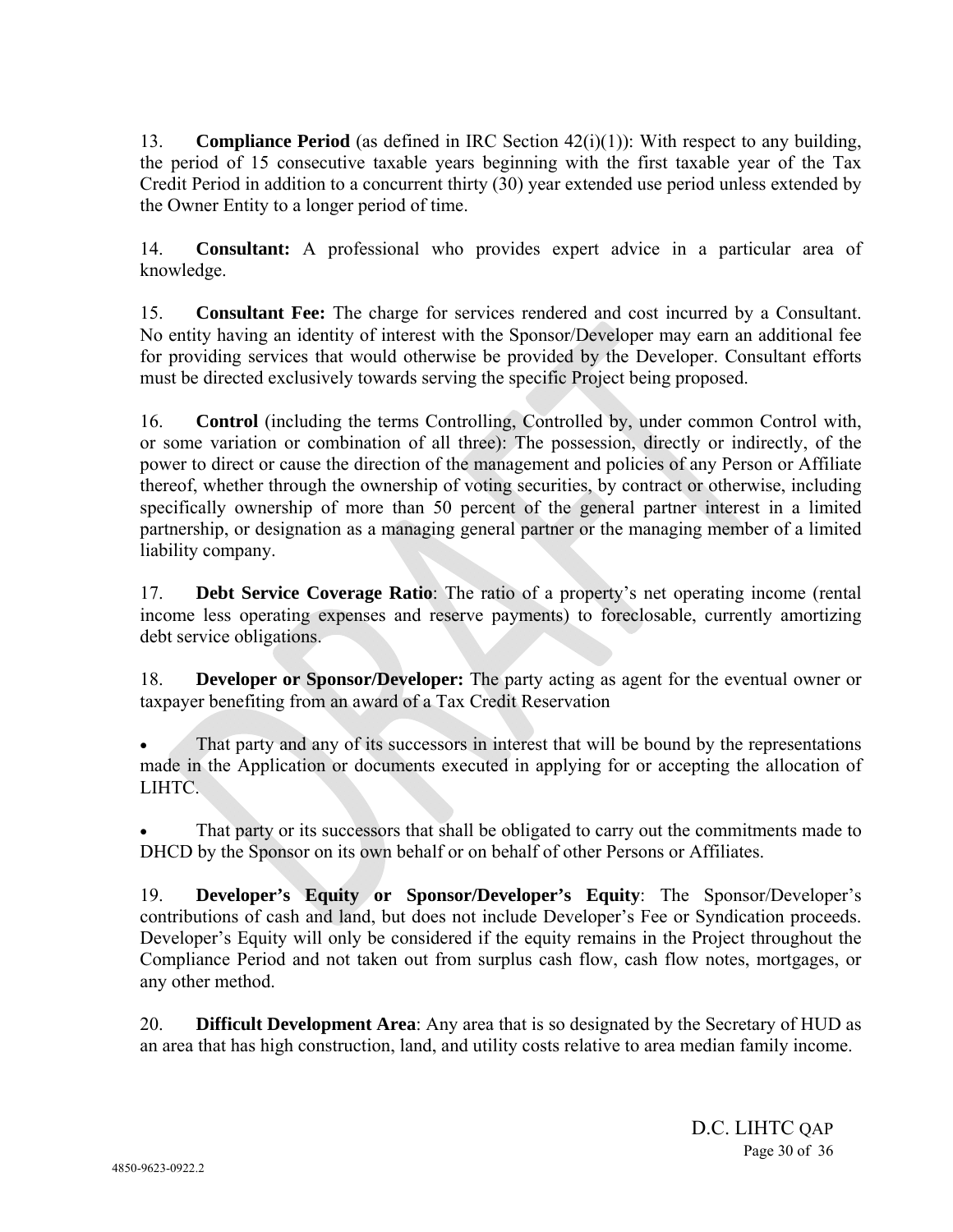21. **Eligible Basis:** With respect to a building within a Project, the building's Eligible Basis at the close of the first taxable year of the Tax Credit Period and as further defined in IRC Section 42(d).

22. **Enterprise Community** as defined by HUD.

23. **Evaluator:** Members of DHCD Staff, temporary staff hired to evaluate the Tax Credit Applications, or staff from other District of Columbia agencies.

24. **Forward Funding** shall have the same meaning as described in IRC Section  $42(b)(2)(A)(ii)(I)$  and  $42(h)(1)(C)$ .

25. **Frail Older Person**: An Older Person requiring assistance with three or more activities of daily living. Also, see **Tenants with Special Housing Needs** in this Glossary.

26. **Hard Construction Costs:** Site improvements or work, New construction, Accessory buildings, Garages, General Requirements, Trade Items (Building materials), Construction contingency, Builder's overhead, Builder's Profit, Bond Premium, Other Fees, Architect's and Engineering Fees—Design, Architect's and Engineering Fees—Supervisory, Rehabilitation.

27. **High Risk** - Projects that involve adaptive re-use or require extraordinarily challenging substantial rehabilitation or provide more than 50% of units for tenants with annual income of 50% or less of the area median.

28. **Housing Credit Agency**: District of Columbia Department of Housing and Community Development ("DHCD"). Pursuant to Mayor's Order 87-72, DHCD is charged with the responsibility of allocating Tax Credits pursuant to IRC Section 42(h)(8)(A).

29. **Housing Projects for Older Persons** shall have the same meaning as described in 42 U.S.C. Section 3607(b)(2).

30. **HUD**: The United States Department of Housing and Urban Development, or its successor.

31. **Identity of Interest**: A financial, familial or business relationship that permits less than an arm's length transactions. No matter how many transactions are made subsequently between persons, corporations, or trusts Controlled by the Ownership Entity/Developer, these subsequent transactions shall not be considered "arm's-length". Identity of interest includes but is not limited to the following: the existence of a reimbursement program or exchange of funds; common financial interests; common officers, directors or stockholders; family relationships among the officers, directors or stockholders; the entity is Controlled by the same group of corporations; a partnership and each of its partners; a limited liability company and each of its members; or an S Corporation and each of its of its shareholders.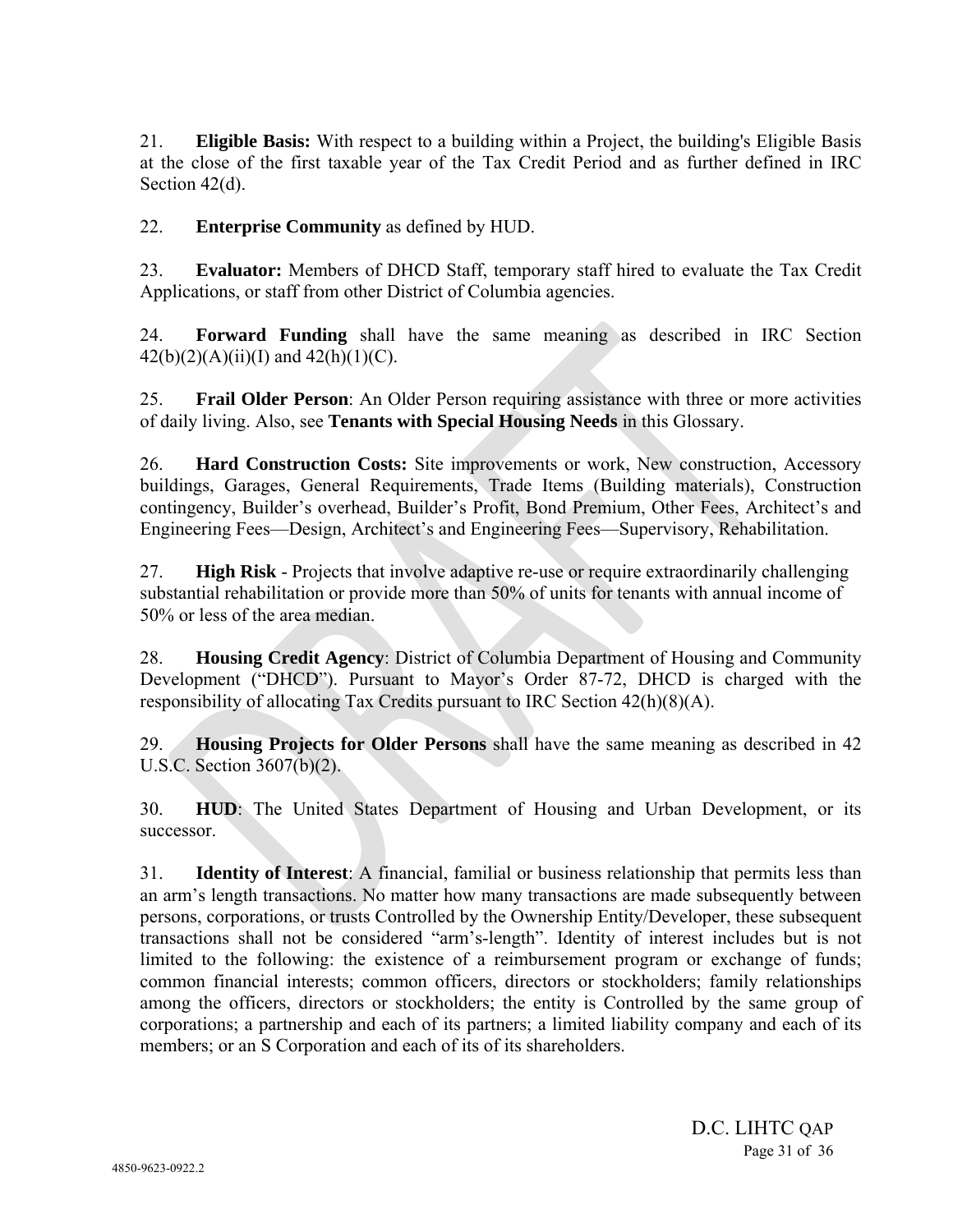32. **In-fill Lot**: Land that has been platted and subdivided, and must have been previously improved.

33. **Integrated Setting**: Mixed population housing that is integrated "in the community" rather than in certain buildings.

34. **IRS**: The Internal Revenue Service, or its successor.

35. **Land Use Restrictive Covenants a/k/a District of Columbia Department of Housing and Community Development Indenture of Restrictive Covenants for Low-Income Housing Tax Credits (Restrictive Covenants)**: An agreement between DHCD and the Ownership Entity and all of its successors in interest where the parties agree that the Project will be an affordable housing Project for the length of the Compliance Period elected by the Ownership Entity and upon which the award of Tax Credits was in part, based. The Restrictive Covenants will contain language that must encumber the land where the Project is located for the life of the agreement. The Restrictive Covenants must conform to the requirements of IRC Section 42(h), and this QAP.

36. **Low-Income Unit**: Any residential rental unit if such unit is rent-restricted and the occupant's income meets the limitations applicable as required for a qualified low-income housing Project.

37. **Metropolitan Statistical Area (MSA)**: A central city containing at least 50,000 people with a total metropolitan population of at least 100,000 as defined by the U.S. Census Bureau.

38. **Net Construction Costs**: Construction contract amount less Builder's Profit, Builder's overhead, general requirements and bond fees.

39. **Older Persons**: A person 55 years of age or older, in accordance with District of Columbia law.

40. **Ownership Entity:** Any Person and any Affiliate of such Person:

- a. Submitting an Application to DHCD requesting a Tax Credit Reservation pursuant to this QAP;
- b. Who receives a Tax Credit Reservation, Carryover Agreement or 8609 Tax Credit Allocation;
- c. Who is the successor in interest to the Developer who owns or intends to own and develop a Project or expects to acquire Control of a Project consistent with Control documents provided by the Ownership Entity to DHCD as part of the Application.

41. **People with Disabilities or Disability (The term "disability"):** With respect to an individual (A) a physical or mental impairment that substantially limits one, or more, of the major life activities of such individual (B) a record of such an impairment; or (C) being regarded as having such impairment.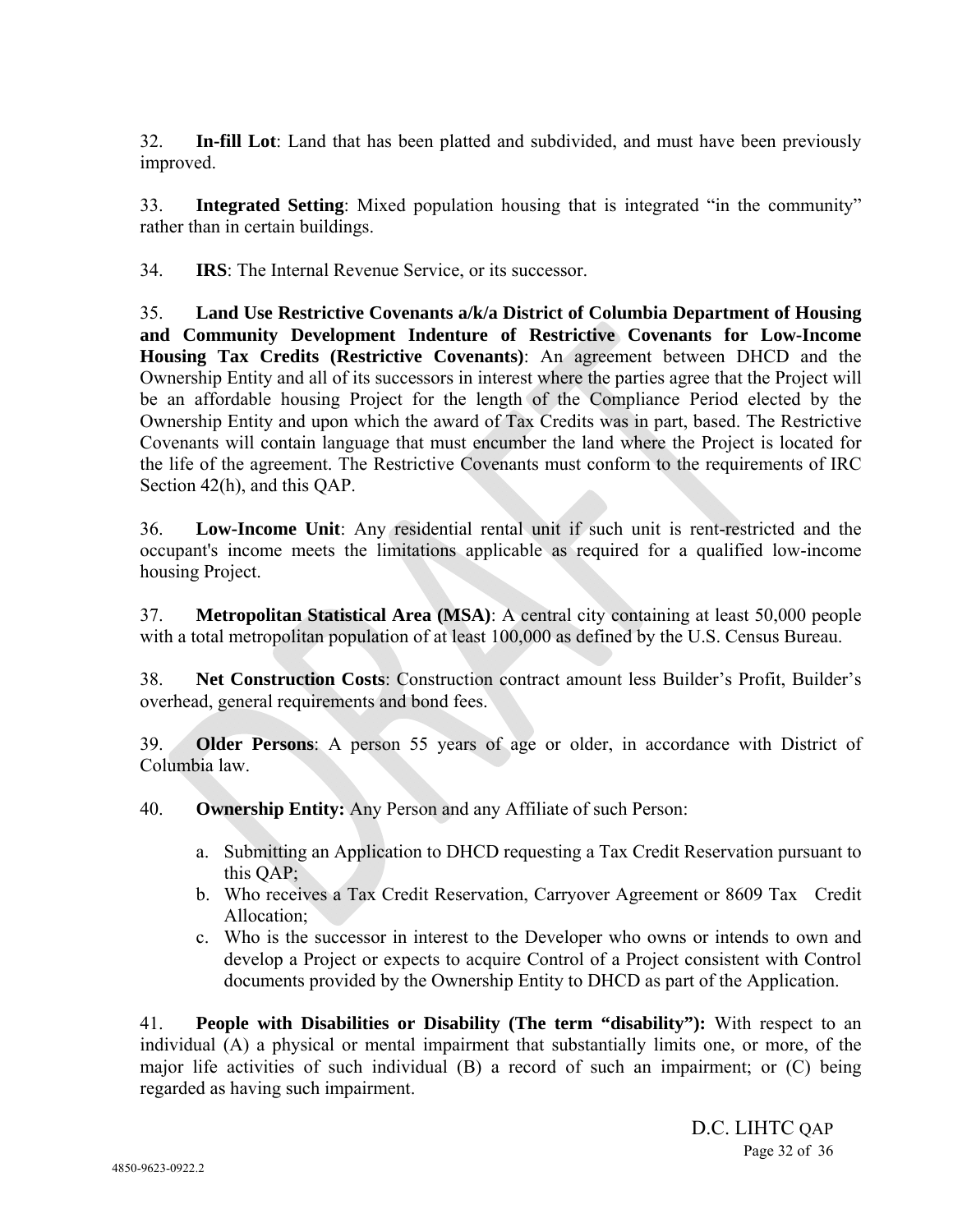42. **Project:** A low-income rental housing property the Sponsor/Developer of which represents that it is or will be a qualified low-income housing project within the meaning of IRC Section 42(g). With regard to this definition, the Project is that property which is the basis for the Application.

43. **Property**: The real estate and all improvements thereon, which are the subject of the Application, including all items of personal property affixed or related thereto, whether currently existing or proposed to be built thereon in connection with the Application.

44. **Qualified Allocation Plan (QAP):** A plan to select and award Tax Credits to qualified recipients.

45. **Qualified Basis**: With respect to a building within a Project, the building's Eligible Basis multiplied by the Applicable Fraction, within the meaning of IRC Section  $42(c)(1)$ .

46. **Qualified Census Tract**: Any census tract which is so designated by the Secretary of HUD and, for the most recent year for which census data are available on household income in such tract, either in which 50 percent or more of the households have an income which is less than 60 percent of the adjusted gross median income for such year or which has a poverty rate of at least 25 percent.

47. **Qualified Non-profit Organization or Non-profit**: An organization that is described in IRC Section 501(c) (3) or (4), that is exempt from Federal income taxation under IRC Section 501(a), that is not affiliated with or Controlled by a for profit organization, and includes as one of its exempt purposes the fostering of low-income housing within the meaning of IRC Section 42(h) (5) (C) and is allowed by law or otherwise to hold and develop property.

48. **Qualified Non-profit Project**: A Project in which a qualified Non-profit organization has Control (directly or through a partnership or wholly owned subsidiary as defined in IRC Section 42(h) (5) (D) (ii)) and materially participates (within the meaning of IRC Section 469(h)) in its development and operation throughout the Compliance Period.

49. **Qualified Residential Rental Property** shall have the same meaning as defined in IRC Section 103.

50. **Real Estate Owned (REO) Projects**: Any existing residential development that is owned or that is being sold by an insured depository institution in default, or by a receiver or conservator of such an institution, or is a property owned by HUD, Federal National Mortgage Association (Fannie Mae), Federal Home Loan Mortgage Corporation (Freddie Mac), a Federally chartered bank, a savings bank, a savings and loan association, the Federal Home Loan Bank (FHLB), a Federally approved mortgage company or any other Federal agency.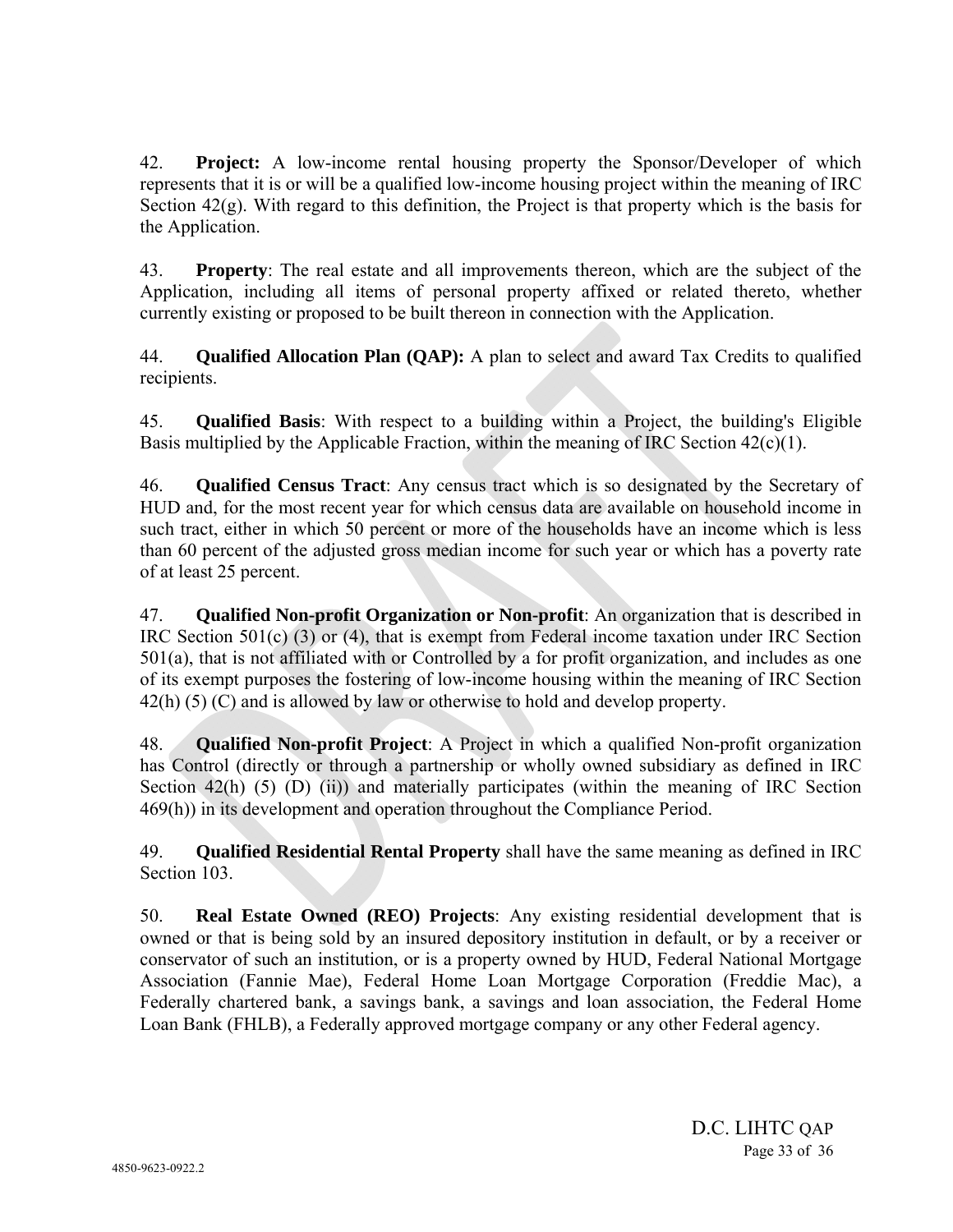51. **Recovered Tax Credits**: Either Tax Credits previously awarded to a Project or Projects that cannot use all the Tax Credits awarded or Tax Credits from Projects that cannot be placed in service by the Sponsor/Developer/Ownership Entity.

52. **Rehabilitation Expenditure:** Depreciable expenditures, which are for Property or improvements that are chargeable to the capital account and which are incurred in connection with the rehabilitation of a building. Rehabilitation Expenditures are not eligible for Tax Credits unless the expenditures are allocable to or substantially benefit one or more Low- Income Units and the amount of such expenditures during any twenty-four month period selected by the Sponsor/Developer is at least the greater of 20 percent of the Sponsor/Developer's adjusted basis of the building at the start of the twenty-four month period, or \$6,000 per unit. See also, IRC Section  $42(e)$  (2).

53. **Single Family**: A single-family residence whether detached or vertically attached, including a town-home, duplex, triplex or fourplex.

54. **Small Projects** - Projects that contain less than 30 residential rental units.

55. **"Special needs"** refers to an umbrella group of families and individuals (that may or may not be homeless) that have conditions or needs that require the provision of supportive services. These conditions include age and age-related problems, mental health problems, drug/substance abuse problems, mobility impairment issues, HIV/AIDS and other chronic disease problems, and homelessness.

56. **Stabilized occupancy** is calculated by determining the percentage of units required to be rented to attain the net cash flow necessary to achieve the required debt coverage ratio on the must-pay debt.

57. **State Ceiling**: The limitation imposed by IRC Section 42(h) on the aggregate amount of Tax Credit allocations that may be made by DHCD during any calendar year, as determined from time to time by DHCD in accordance with IRC Section 42(h)(3).

58. **Tax Credit**: The Low-Income Housing Tax Credits issued pursuant to the program, IRC Section 42 and Chapter 42 of Title 10 DCMR. Tax Credits are determined under IRC Section 42(a) for any taxable year in the Tax Credit Period equal to the amount of the Applicable Percentage of the qualified basis for each qualified low-income building.

59. **Tax Credit Allocation or Reservation amount**: With respect to a Project or a building within a Project, the amount of Tax Credit DHCD allocates to a Project and determines to be necessary for the financial feasibility of the Project and its viability as a qualified low-income housing Project throughout the Compliance Period.

60. **Tax Credit Period**: With respect to a building within a Project, the period of ten taxable years beginning with the taxable year the building is placed in service or, at the election of the Ownership Entity the succeeding taxable year, as more fully defined in IRC Section 42(f)(1).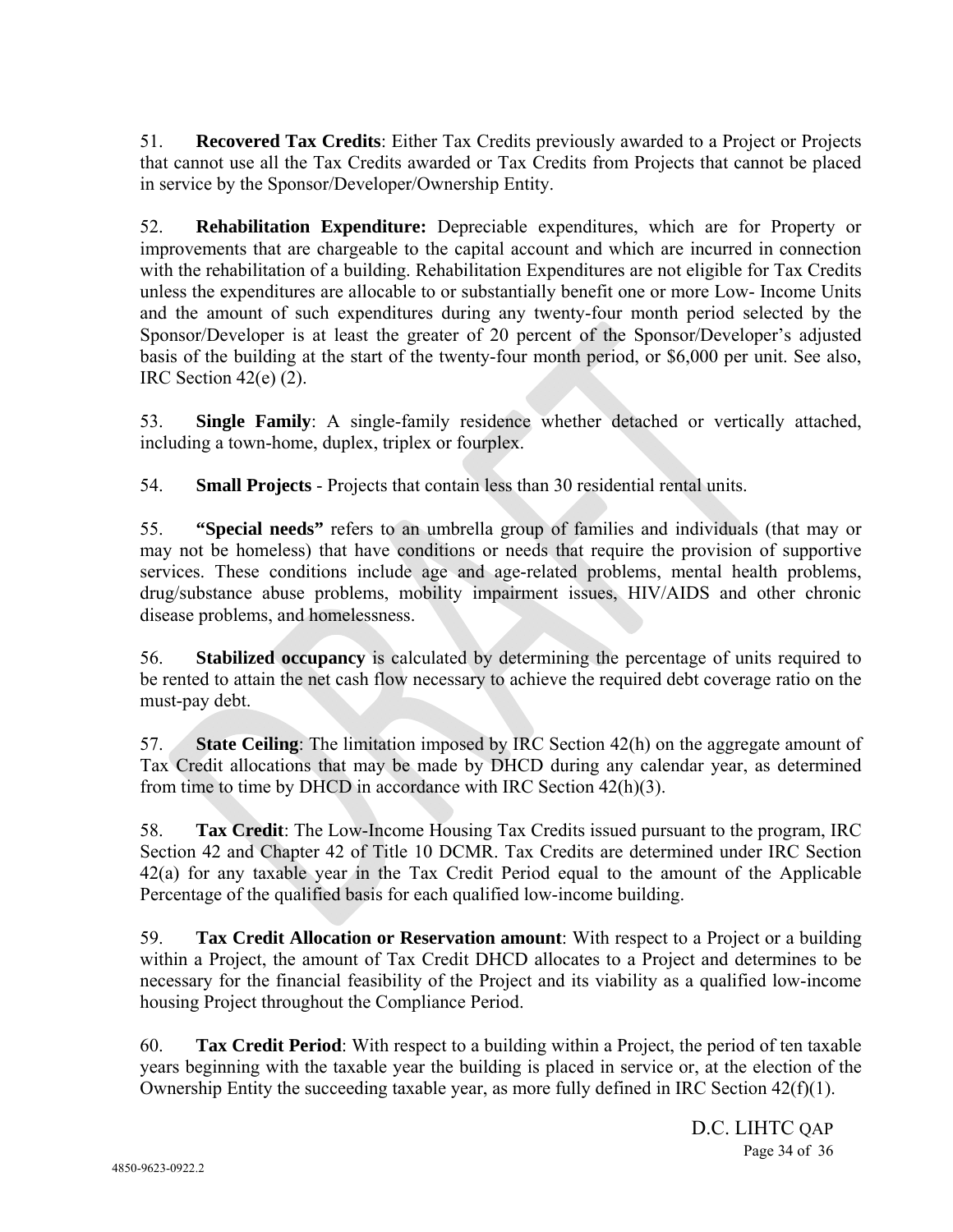61. **Total Development Cost** - Total Project cost minus cost of land, commercial hard construction, bridge loan interest, operating reserves, DHCD compliance monitoring fee, operating and replacement reserves

62. **Total Project Cost**: The total costs reflected in the Application.

63. **Transitional Housing**: A unit that contains sleeping accommodations, a kitchen and bathroom facilities and is located in a building which is used exclusively to facilitate the transition of homeless individuals to independent living within 24 months and in which a Governmental Entity or qualified Non-profit organization provides such individuals with temporary housing and supportive services designed to assist such individuals in locating and retaining permanent housing.

64. **Unallocated or Unreserved Tax Credits**: Tax Credits that are not awarded by DHCD during its most recent round of allocation or are returned to DHCD during the current year. These Tax Credits are eligible for redistribution in accordance with the rules of DHCD or may be carried forward to the next year's allocation cycle.

65. **Utilities**: Oil, gas, electricity, and water and sewer service.

For additional information, please contact:

District of Columbia Department of Housing and Community Development 1800 Martin Luther King Jr. Avenue S.E.,  $2^{nd}$  Floor Washington, D.C. 20020 Telephone # (202) 442-7200